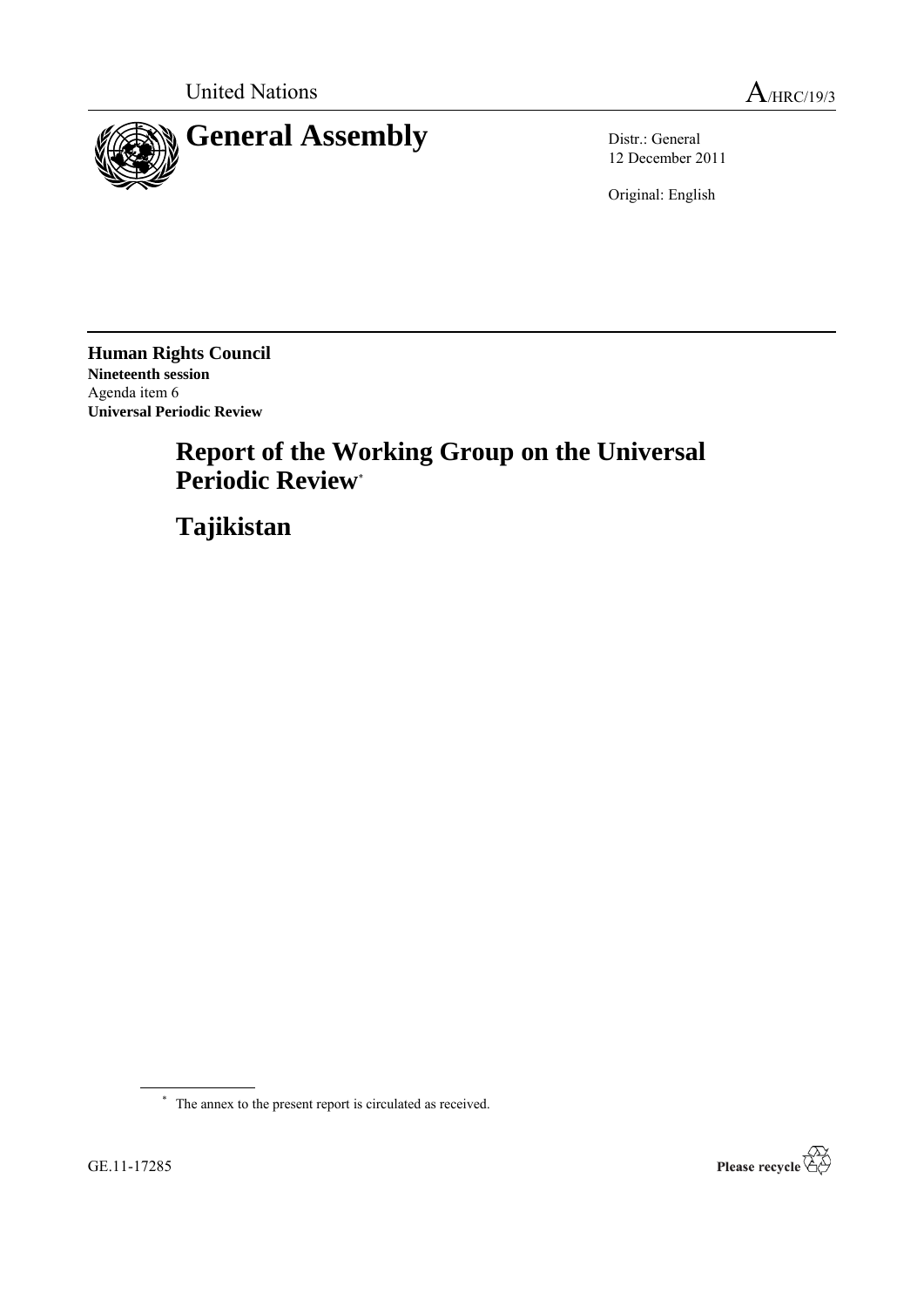# Contents

|       |           | Paragraphs | Page         |
|-------|-----------|------------|--------------|
|       |           | $1 - 4$    | 3            |
|       |           | $5 - 87$   | 3            |
|       | A.        | $5 - 44$   | $\mathbf{3}$ |
|       | <b>B.</b> | $45 - 87$  | 8            |
| П     |           | $88 - 93$  | 12           |
| Annex |           |            |              |
|       |           |            | フフ           |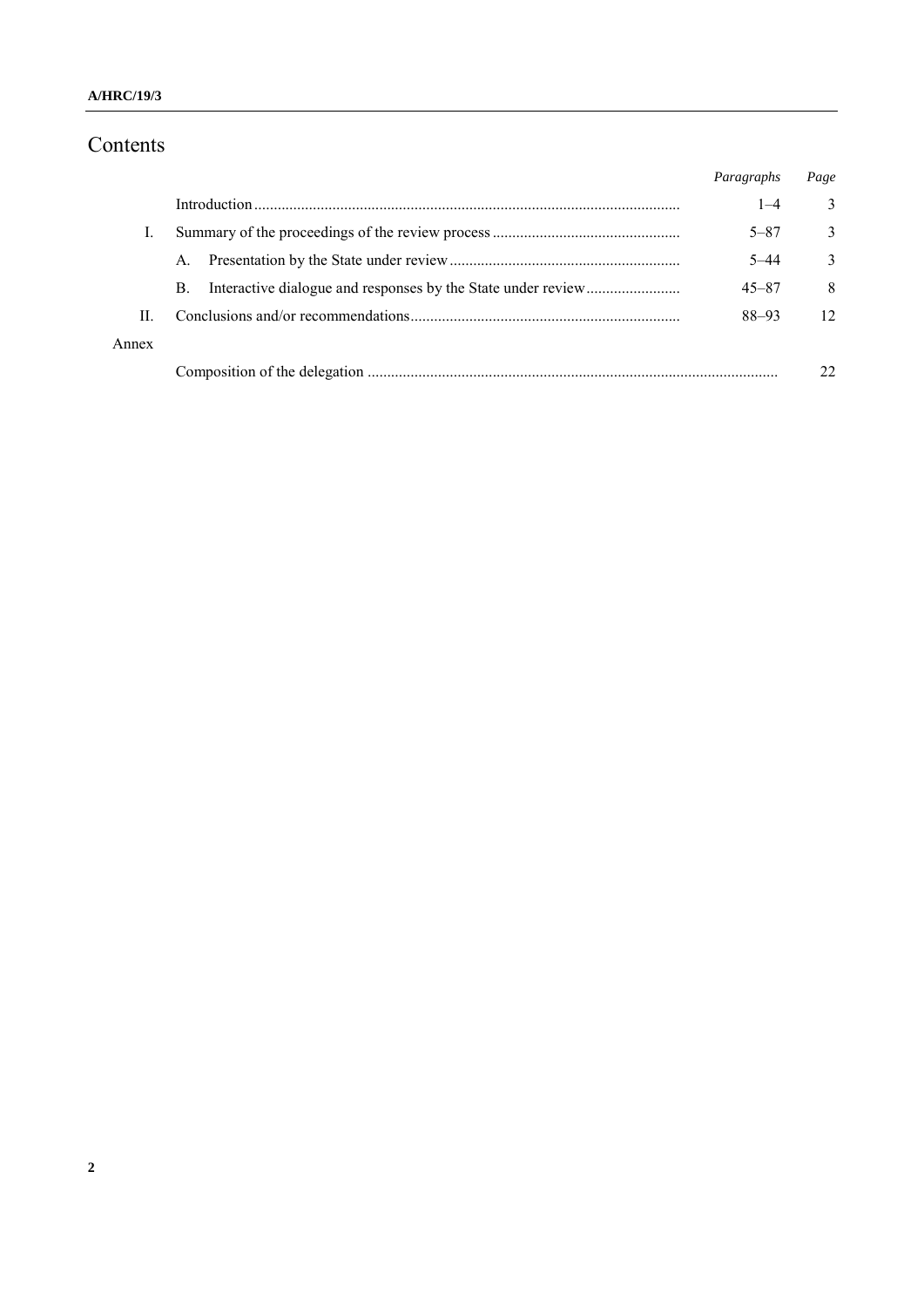# **Introduction**

1. The Working Group on the Universal Periodic Review (UPR), established in accordance with Human Rights Council resolution 5/1 of 18 June 2007, held its twelfth session from 3 to 14 October 2011. The review of Tajikistan was held at the 1st meeting on 3 October 2011. The delegation of Tajikistan was headed by Bakhtiyor Khudoyarov, Minister of Justice of the Republic of Tajikistan. At its 5th meeting held on 5 October 2011, the Working Group adopted the report on Tajikistan.

2. On 20 June 2011, the Human Rights Council selected the following group of rapporteurs (troika) to facilitate the review of Tajikistan: Costa Rica, Mauritius and Thailand.

3. In accordance with paragraph 15 of the annex to resolution 5/1, the following documents were issued for the review of Tajikistan:

(a) A national report submitted/written presentation made in accordance with paragraph 15 (a) (A/HRC/WG.6/12/TJK/1);

(b) A compilation prepared by OHCHR in accordance with paragraph 15 (b) (A/HRC/WG.6/12/TJK/2);

(c) A summary prepared by OHCHR in accordance with paragraph 15 (c) (A/HRC/WG.6/12/TJK/3).

4. A list of questions prepared in advance by Canada, the Czech Republic, the Netherlands, Norway, Slovenia, Sweden, Switzerland, and the United Kingdom of Great Britain and Northern Ireland was transmitted to Tajikistan through the troika. These questions are available on the extranet of the UPR.

## **I. Summary of the proceedings of the review process**

#### **A. Presentation by the State under review**

5. The delegation considered the universal periodic review an important instrument to ensure dialogue, improve the fulfilment of the State's commitments towards human rights and assess the positive changes as well as problems that the country faced.

6. Despite the challenges encountered since independence, Tajikistan became a fullfledged member of the international community and declared the protection of human rights and fundamental freedoms a priority in its policy. Tajikistan adhered to the principles of the Universal Declaration of Human Rights and acceded to seven core human rights treaties.

7. The Constitution recognized the supremacy of international legal acts over the national legislation. A number of State bodies have been established to implement Tajikistan's international obligations, including the Commission on Ensuring the Fulfilment of International Obligations in the Field of Human Rights. The first Human Rights Ombudsman was appointed in 2009, based on the 2008 Law on the Human Rights Ombudsman.

8. Tajikistan has cooperated with the United Nations human rights treaty bodies. The delegation reported on visits by three Special Rapporteurs conducted over the period 2005– 2008, the upcoming visit by the Special Rapporteur on adequate housing, as well as on invitations to visit the country extended by Tajikistan to the Special Rapporteurs on the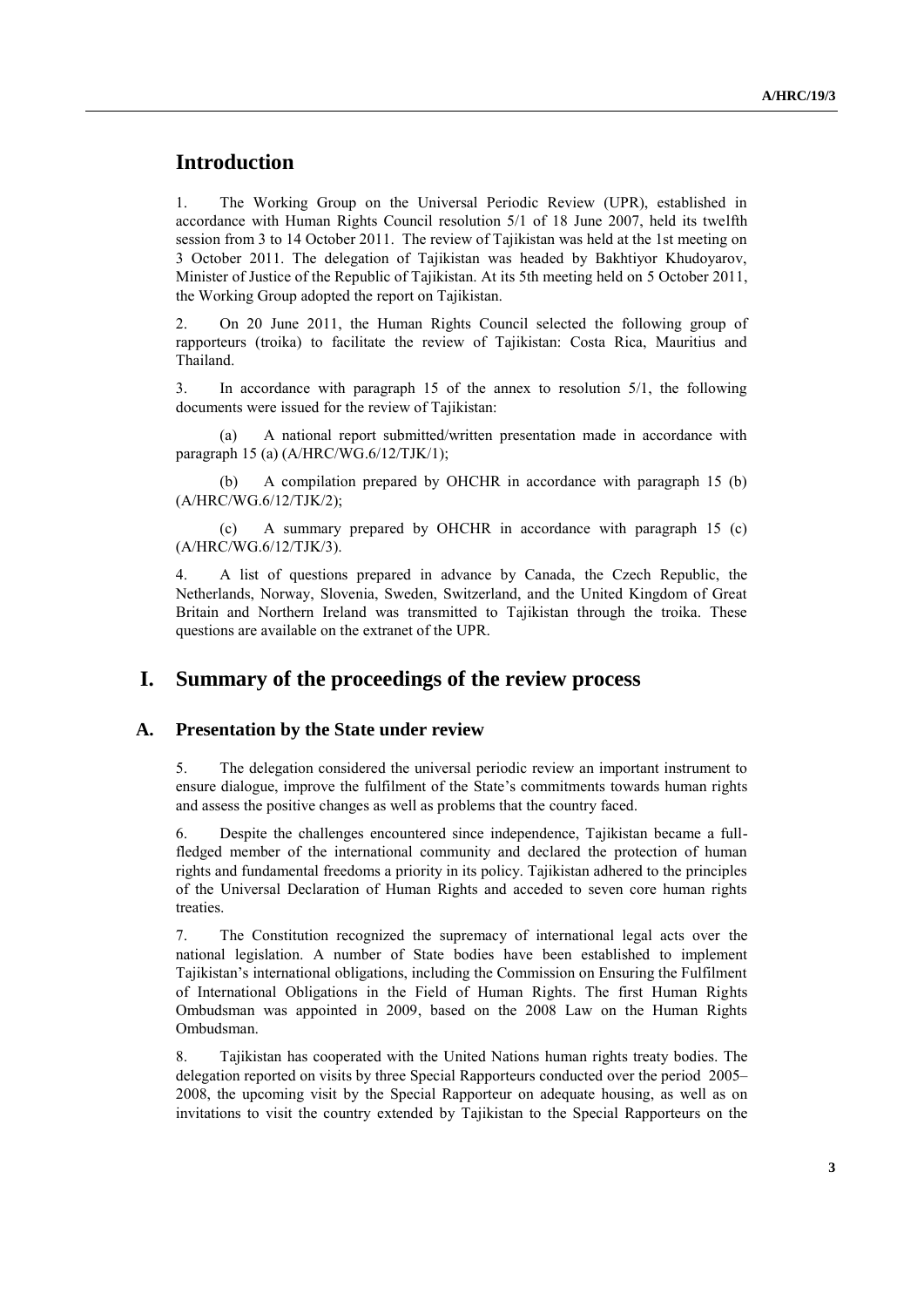question of torture, on extrajudicial, summary or arbitrary executions and on the right of everyone to the enjoyment of the highest standard of physical and mental health.

9. The Constitution guarantees everyone the freedom of speech and press, and censorship and persecution for expressing critical views are prohibited. The delegation informed about a number of independent and private media outlets functioning in the country, including 127 newspapers, 20 private television channels and 9 private radio stations.

10. Eight political parties and over 2,000 public associations have been registered. To enhance the role of women in society, a number of laws and measures for their implementation have been adopted, including the 2005 Law on the State guarantees of equality of men and women and equal opportunities for their realization.

11. The delegation informed about several developments in the area of human rights, including the adoption of the National Action Plan on Juvenile Justice Reform (2010– 2015); the adoption of the Comprehensive Programme on Combating Human Trafficking (2011–2013) and the 2004 Law on combating human trafficking.

12. Since independence, significant results have been achieved in respect of the enjoyment of the freedom of religion. In 2009, the Law on freedom of conscience and religious associations was adopted to regulate the relations between the State and religious associations and the legal status of religious associations. The legal system does not give preference to any religious movement or tendency and it does not allow anyone to impose their ideology on the whole of society.

13. The social protection of the population remained the primary task of the Government. In the past five years, the minimum wage and pension have increased by 3 and 4 times, respectively and 582,000 new jobs have been created. Furthermore, Tajikistan was one of the pilot countries in the implementation of the Millennium Development Goals and thus, under the auspices of the United Nations, a comprehensive evaluation of the country's needs had been conducted. As a result, the National Development Strategy for 2006–2015 and National Poverty Reduction Strategies were adopted to ensure stable economic progress and enhance the quality of life of the population.

14. In 2010, the new Law on the social protection of persons with disabilities was adopted and the Government allocates additional funds on an annual basis for the higher education of persons with disabilities.

15. Free secondary public education is guaranteed and despite the economic difficulties, the Government has continually increased financing of the education sector. In 2011, 17 per cent of the national budget has been allocated to the education sector. In 2001, human rights was introduced as a subject in secondary schools.

16. The delegation reported on the reforms to the criminal codes and the implementation of a State programme aimed at making the policy in respect of criminal law more humane. The new Criminal Procedure Code was adopted in 2010 to bring it in line with international human rights standards, including the principles of presumption of innocence and equality of arms. The new Code provides a mechanism for consideration by a court of the legality and justification of detention. The status of the defender in the criminal process has also been strengthened.

17. A moratorium on the use of death penalty was introduced and life imprisonment is intended only as an alternative to the death penalty for serious offences. A working group has been established by Presidential order to study the social and legal aspects of the abolition of the death penalty. In August 2011, the Law on amnesty was adopted and about 4,000 prisoners were granted amnesty and released from the prisons.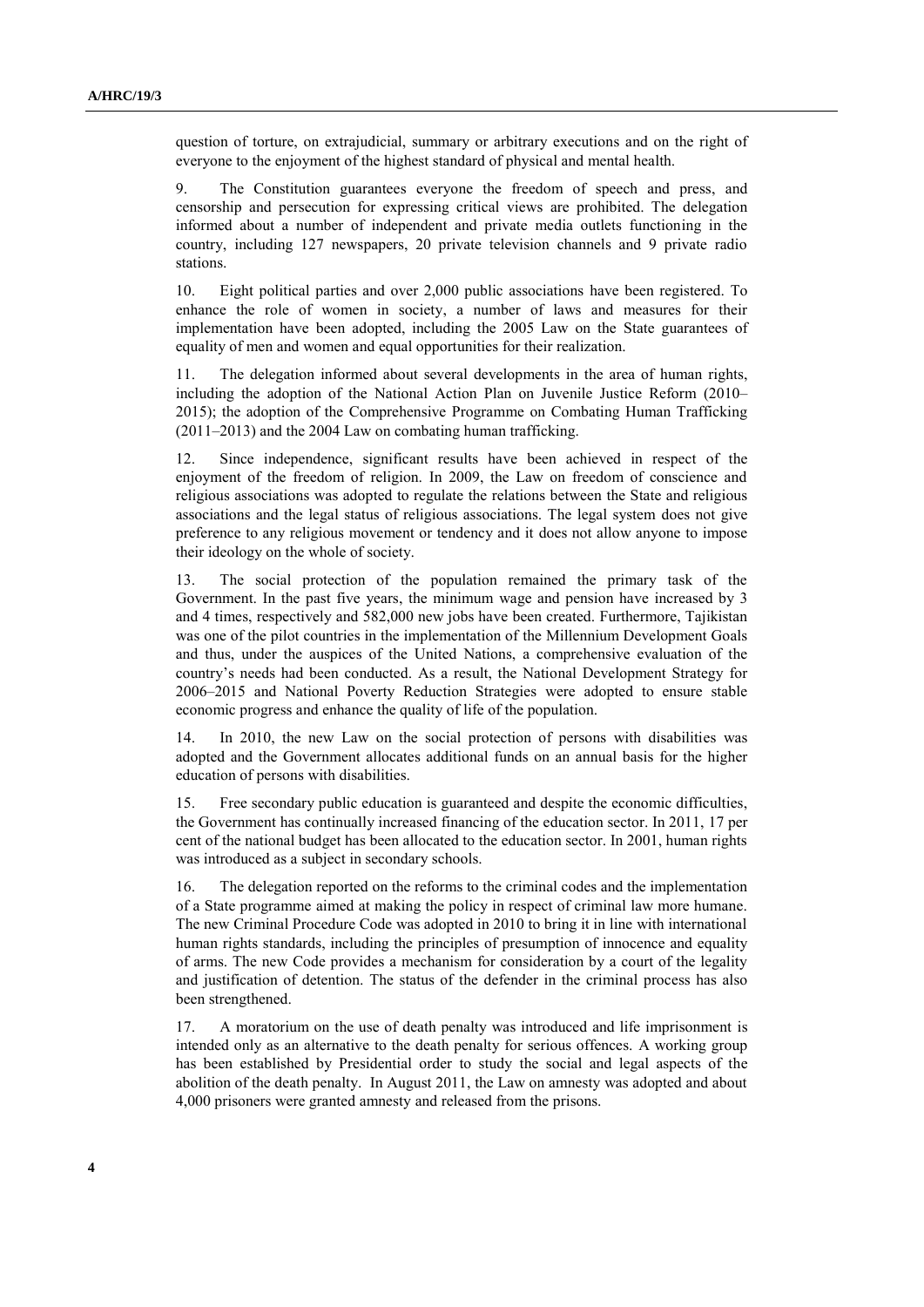18. In 2011, the Law on the order and conditions of detention of suspects, accused and defendants was adopted, which regulates several important issues regarding places of detention, including the obligatory medical examination by medical officers in places of detention. In 2011, the financing of the penitentiary system was increased sixfold compared to 2004. Furthermore, a draft amendment to the Criminal Code was developed to introduce a separate article on torture, in line with article 1 of the Convention against Torture.

19. Since 2007, the Government has implemented judicial and legal reforms to improve laws and procedures regulating the justice system, with the aim of further strengthening the judiciary and the status of judges.

20. An effective legal framework to combat corruption has been established and the Government has taken comprehensive measures in this area, including the ratification of the United Nations Convention against Corruption and the adoption of the Law and strategy on combating corruption and the establishment of the National Council on combating corruption.

21. Although results have been achieved, including the high level of ratification of international human rights and the moratorium on use of death penalty, the Government must still address a number of issues, including the difficulties relating to the process of transition from the planned economy to market relations, improving the living standards of the population and raising public awareness on human rights. In this respect, the Government would welcome the continued assistance of the international community to implement the Millennium Development Goals and improve the system of protection and promotion of human rights.

22. The delegation provided responses to a number of advanced questions, including those on the prohibition of torture and the ratification of the Optional Protocol to the Convention against Torture. The delegation stated that the Government has undertaken a number of measures to combat the use of torture. The law establishes criminal liability for the use of torture. Under the Criminal Procedure Code, evidence obtained during initial inquiries and pretrial investigations through the use of force, coercion, inhuman treatment or other illegal means is considered invalid and may not serve as a basis for a charge. In the past 8 months, the Prosecutor's office initiated investigations into 16 out of 66 complaints received from individuals. Over 1,500 police officers were subject to disciplinary sanctions and some of them lost their job due to violations of freedom from torture. The Ombudsman also deals with the issue of the use of torture, which has also been discussed in a session of the National Security Council at the initiative of the President. Furthermore, as a preventive measure, seminars and training were organized for the judiciary, the Prosecutor's office and law enforcement agencies.

23. The delegation stated that an inter-ministerial working group has been established to study the possibility of Tajikistan ratifying the Optional Protocol to the Convention against Torture. A working group has also been established to introduce further improvements to the Criminal Code. In this respect, amendments have been drafted to introduce a definition of torture in line with the Convention.

24. In response to questions on the advancement of women's role in society, the delegation informed that about 24 per cent of civil servants were women, and that 81 out of 381 judges were women. Training has been provided to women working in the central and local Government bodies. A gender network has been established for women involved in agriculture to assist and enhance their entrepreneurship, and a Presidential programme has been established to provide grants to women entrepreneurs.

25. With regard to questions about domestic violence, the delegation informed that there were legal services and hotlines available to support women and girls who were victims of domestic violence. As a result, over one hundred girls have received legal, psychological,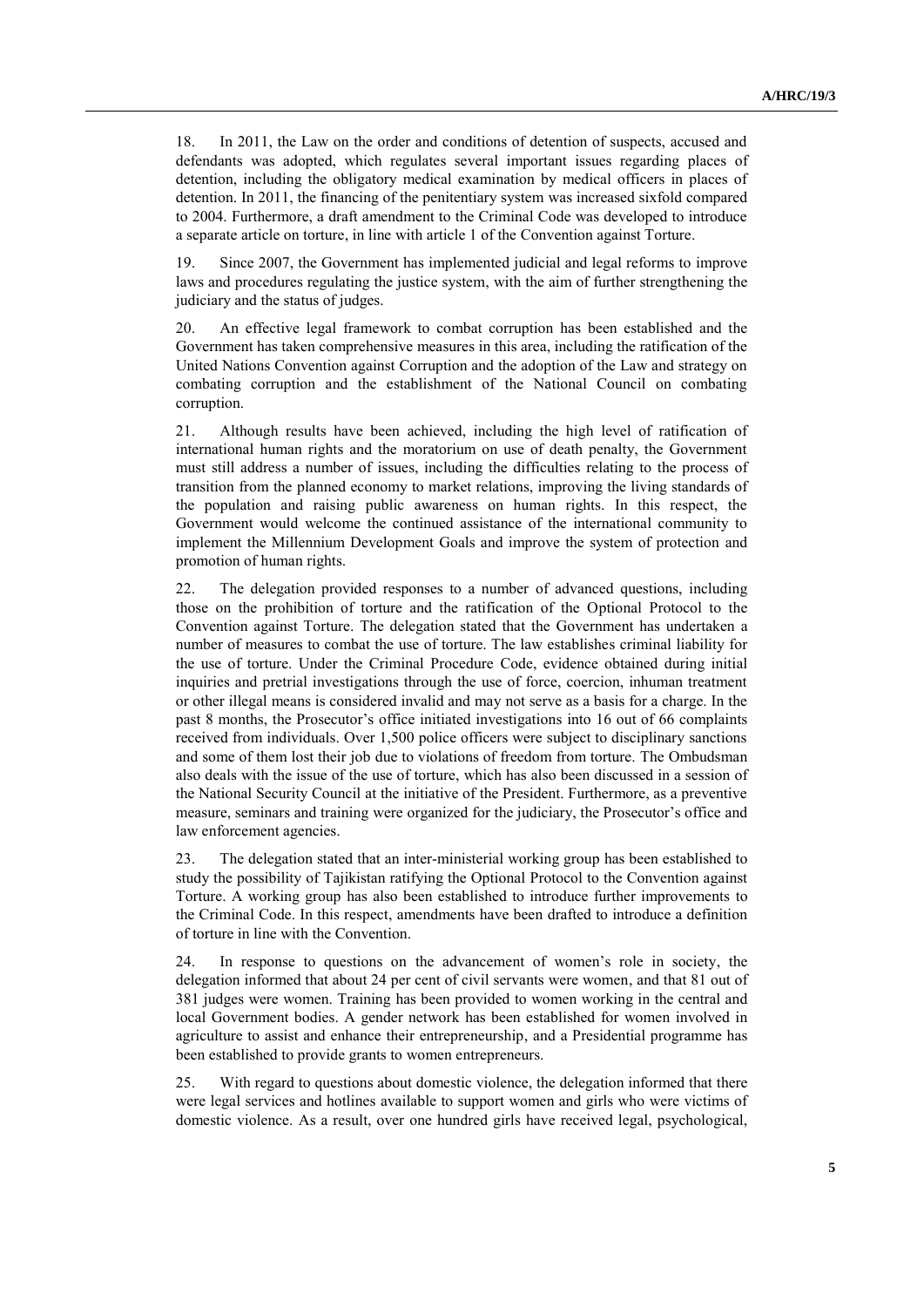social and rehabilitation services in the framework of the project implemented by the Government Committee on Women's Issues and Families since 2009. Based on the decision of the Ministry of Interior, inspectors specialized in issues of domestic violence were introduced.

26. Regarding religious freedom, the delegation stated that the 2009 Law on conscience and religious organizations was adopted taking into account international human rights instruments, the Constitution as well as recommendations by the Special Rapporteur on freedom of religion or belief. The Law on the responsibility of parents for the upbringing and education of children was adopted following a broad consultation of citizens and stakeholders in order to protect children's right to education, to protection from physical and psychological violence and from proselytization, in line with the requirements of Convention on the Rights of the Child. According to the Law, children are entitled to religious education and other activities manifesting their religion on the consent of their parents. A State body on the issue of religious freedom was established and 3,829 religious associations have been registered. There are several religious educational institutions and courses on religions have been introduced in primary and secondary schools.

27. Domestic legislation developed based on the Paris Principles provides a broad mandate to Commissioner for Human Rights (Ombudsman). The Ombudsman enjoys full independence from the Government; he has unlimited access to State bodies, the army and penitentiary institutions, may request and received information from State bodies, carry out independent investigations related to the work of State bodies and request the relevant bodies to initiate disciplinary and criminal measures against officials whose actions have resulted in violations of human rights. The Ombudsman, in cooperation with NGOs and journalists, have started carrying out visits to places of detention. Public complaints reception centres have been established in four regions of the country.

28. Regarding the judiciary, the delegation stated that the Constitution and relevant laws guaranteed the independence of the judiciary and set out the functions and terms of office of judges. The length of judges' tenure as well as the remuneration of judges and other members of the judiciary have been raised. The question of the lifelong appointment of judges is currently being examined. The Council of Justice is a collegial body established to, inter alia, put forward proposals for judicial reform, thereby removing the responsibility for those issues from the executive branch.

29. Regarding defamation laws, the delegation stated that criminal cases have been initiated by individuals claiming to have been slandered or insulted.

30. An inter-ministerial working group has been examining the issue of adhesion to the Convention on the Rights of Persons with Disabilities, however, the 2010 Law on the social protection of disabled persons has already incorporated norms contained in the Convention.

31. Regarding questions on child labour, the delegation stated that child labour is regulated by the Labour Code and other relevant laws, including a provision in the Law on education which bans the use of pupils and students in agricultural labour during the school year, and a section in the national poverty reduction strategy. Tajikistan noted that the high level of unemployment has an impact on child labour, with many children taking on jobs, often at the order of their parents. The issue of child labour will also be included in future poverty reduction strategies.

32. Regarding rights during administrative arrest, Tajikistan stated that in accordance with the Code of Administrative Offences, rights during administrative arrest are the same as for those detained under the Criminal Code or the Criminal Procedure Code, and would be further enlarged in the Law on the code of administrative procedure currently under preparation.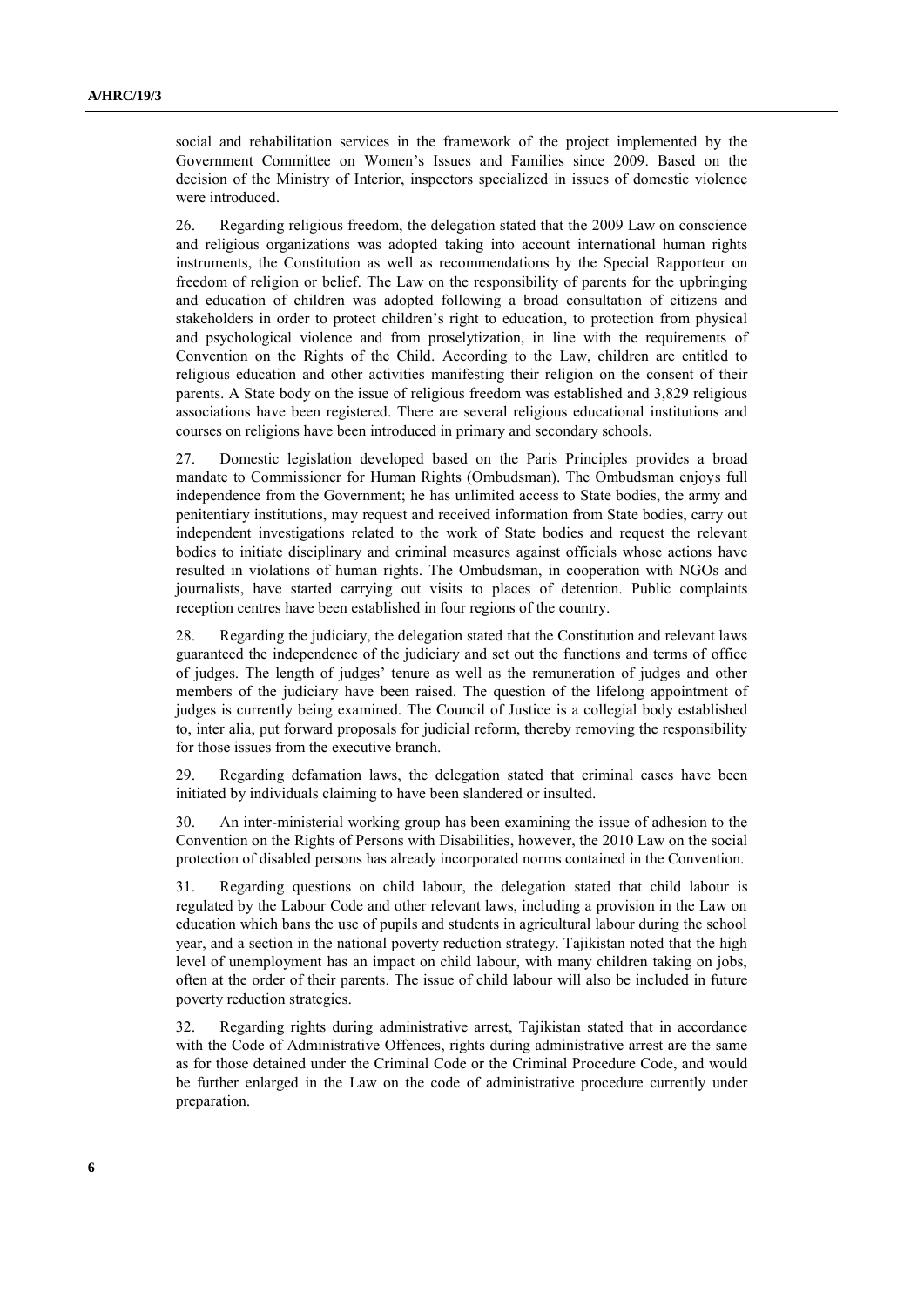33. Tajikistan stated that it is not a country of transit for human trafficking. An interdepartmental commission has been set up to organize the return of trafficked persons, as well as a specific unit on trafficking within the Ministry of Interior. No case of involvement of Government officials in human trafficking has been recorded.

34. As to the question regarding access by detainees to an independent doctor, this is guaranteed by the 2010 Law on procedures and conditions of detention.

35. Regarding the question of identity of transgender persons, the delegation noted that identity documents are issued on the basis of the Law on civil registration, and that a certificate of change of gender issued by a medical organization was required.

36. Regarding measures to implement the 2011-2015 national strategy on the migration of Tajiks for labour abroad, Tajikistan referred to measures to address health-related issues and the legal protection of Tajik nationals working abroad. A number of consular representations are already operating in the Russian Federation and Kazakhstan, which provide consular assistance and protection; there are plans to open additional ones and increase the resources allocated thereto.

37. Regarding implementation of treaty bodies' recommendations, Tajikistan referred to the significant changes to its legislation, inter alia, the Civil Code, the Criminal Code, the Criminal Procedural Code and others, as well as reforms to the judiciary and law enforcement.

38. The power to limit civil rights was transferred from the procurator to the judge, and the execution of sentences from the Ministry of the Interior to the Ministry of Justice. The inadmissibility of evidence obtained under torture has been introduced, and in the draft amendments to the Criminal Procedural Code, a separate article has been foreseen, which introduces a definition of torture in line with the Convention against Torture. The Criminal Code provides for the reduction in the number of crimes punishable by the death penalty to five.

39. The delegation expressed disagreement with the assessment that between 33 and 50 per cent of women in Tajikistan experienced physical, physiological or sexual violence, stating that the facts at the disposal of the Government contradicted those numbers; only 2 per cent of individuals who applied to the 37 advisory centres for help claimed to be victims of domestic violence.

40. Regarding the death penalty, the President established an inter-ministerial working group on this issue in 2010. Among other undertakings, with the participation of NGOs and international partners, an international conference was held in May 2011 with the support and cooperation of the Organization for Security and Co-operation in Europe. The delegation expressed its belief that the steps undertaken in this regard would assist in deciding whether to ratify the Optional Protocol to the International Covenant on Civil and Political Rights (ICCPR).

41. Regarding concerns expressed about the prosecution of journalists, the delegation mentioned that there had been two such cases in the last 18 months, and that in one case, the prosecution was not related to the journalistic work of the individual, but rather to his extremist activities.

42. The delegation asserted that mass media in Tajikistan are free and that citizens could freely express their views and convictions through them. The number of registered media outlets exceeds those that are State-owned. In 2011, Parliament elaborated a draft law on mass media with a view to expanding the scope of their activities and freedoms and to ensure also that they provide objective information.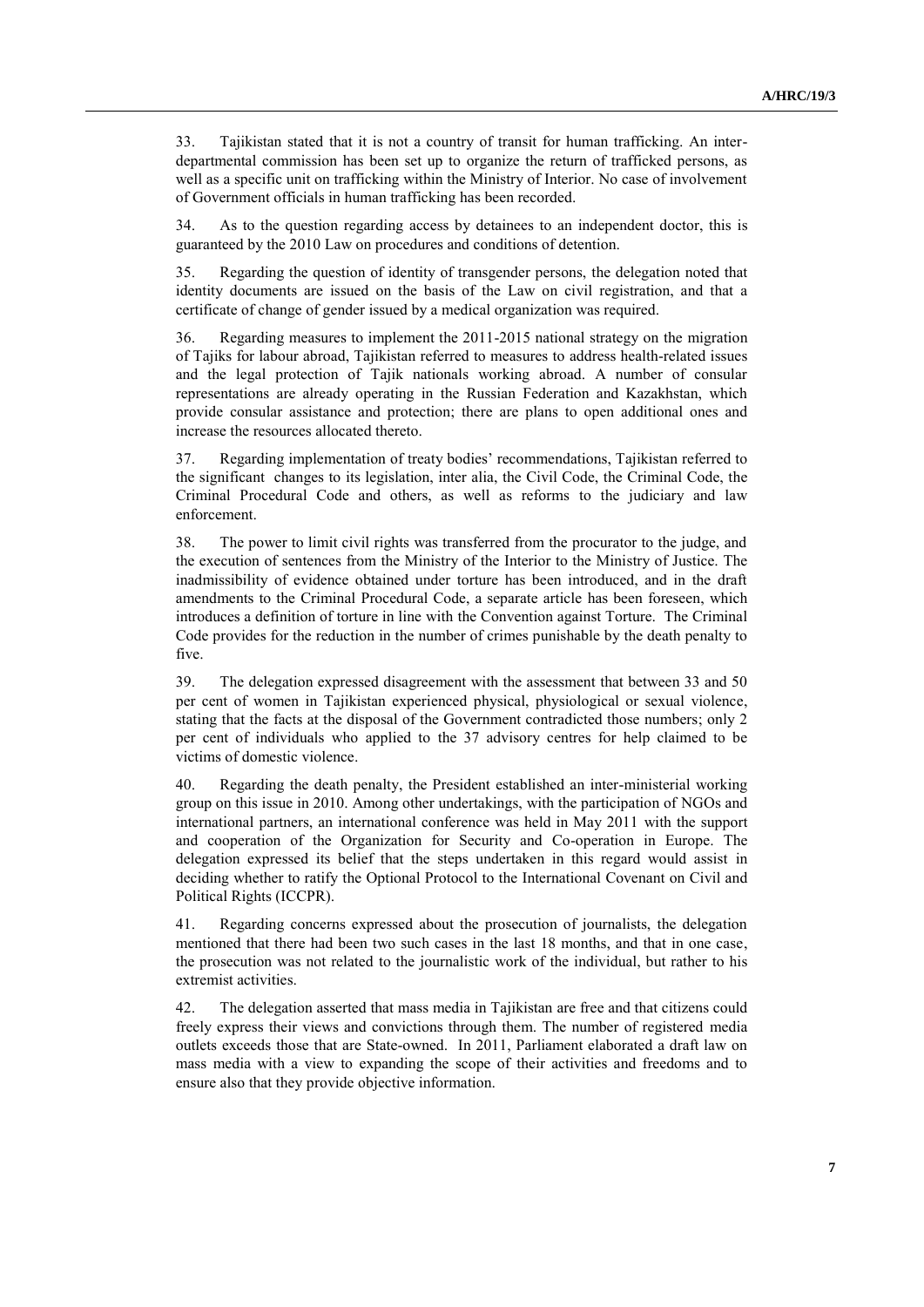43. The delegation also indicated that in August 2011, the International Committee of the Red Cross had been invited to visit detention centres in Tajikistan. The scope of the draft cooperation agreement with the ICRC will be based on the outcome of this visit and the international obligations and national legislation of Tajikistan.

44. As to freedom of religion, the delegation explained that the new law on religious activities does not restrict freedom of religion, but regulates registration procedures. The law sets out a framework for the functioning of religious organizations and guarantees the freedom of religion. Every citizen has the right to profess any or no religion and to participate in religious services and ceremonies. There is no law forbidding women to wear the hijab or to perform prayers in mosques. The latter issue has been subject to a fatwa by religious scholars, in whose affairs the State could not interfere.

### **B. Interactive dialogue and responses by the State under review**

45. During the interactive dialogue, 42 delegations made statements. A number of countries recognized Tajikistan's open participation in the universal periodic review and thanked Tajikistan for preparing a comprehensive national report, with the involvement of various Government departments and civil society stakeholders. Recommendations made during the dialogue can be found in section II of the present report.

46. Sri Lanka commended the steps taken to improve the quality of education, including the shift towards a 12 year general-education system, and asked to have further insights on this transition. It noted that citizens were provided with medical and health care assistance free of charge. It also commended Tajikistan for the measures adopted to ensure public security and to combat terrorism. Sri Lanka made a recommendation.

47. The Czech Republic expressed appreciation for the constructive participation of Tajikistan in the universal periodic review. It made recommendations.

48. Algeria noted with appreciation the adoption of a moratorium on the death penalty. It also acknowledged the problems highlighted in the national report, especially the high level of poverty, and encouraged Tajikistan to remain committed in its efforts against drug trafficking. Algeria made recommendations.

49. The Russian Federation noted progress achieved in acceding to international human rights treaties, the harmonization of national legislation in accordance with international norms, the creation of a national human rights institution and the moratorium on the death penalty. It also noted the challenges the country faced, including poverty. The Russian Federation made recommendations.

50. France enquired about measures planned to align the legislation with the definition of torture in the Convention against Torture. A moratorium had been introduced in 2004 and legislation allowed to commute death sentences, but Tajikistan remains the only country in Central Asia which has not abolished the death penalty. It also referred to the numerous incidents of pressure and defamation against journalists and allegations of arbitrary arrests and torture. France made recommendations.

51. China recognized the positive measures taken to promote socio-economic development and the implementation of the Millennium Development Goals. China appreciated the poverty-reduction strategy as well as the importance attached to gender equality, elimination of domestic violence, quality of education, health-care services and the rights of persons with disabilities. Tajikistan has actively engaged in international human rights cooperation. China acknowledged the challenges faced by Tajikistan and called on the international community to provide assistance. It made a recommendation.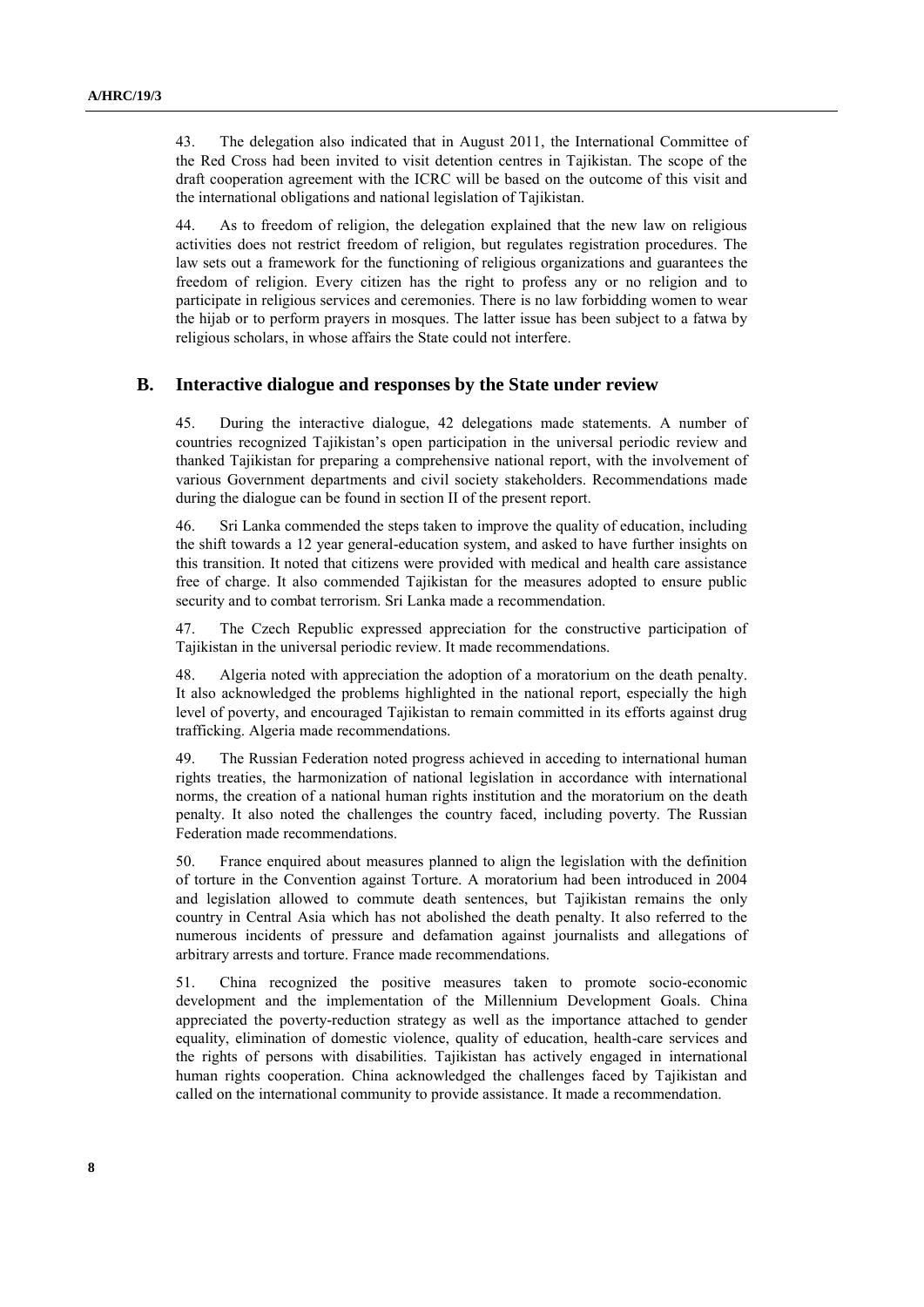52. India noted with interest the measures taken by Tajikistan in a number of areas, including raising the age for marriage and the moratorium on the death penalty. It also welcomed the measures taken to strengthen the judicial branch. However, India acknowledged the insufficient resources that Tajikistan encountered and underlined the need for further technical assistance for the construction of prisons.

53. Canada, while acknowledging the security challenges and budget constraints, was concerned at restrictions on the practice of religion and on freedom of the press, conditions of detention and deaths in custody, impunity with regard to allegations of torture and confessions obtained through torture, lack of independence of the judiciary, domestic violence, discrimination against women, child labour, institutionalization of children with disabilities and incidents regarding lesbian, gay, bisexual and transgender (LGBT) persons. Canada made recommendations.

54. Hungary noted with appreciation the adoption of the Commissioner for Human Rights Act in 2008. It also commended Tajikistan for the moratorium on the death penalty and the adoption of the Disabled Persons Act. However it remained concerned by the discrimination still endured by disabled persons, particularly women and children. Hungary made recommendations.

55. Poland welcomed the cooperation of Tajikistan with the human rights mechanisms and special procedures and the establishment of the Human Rights Ombudsman Institution. However, it noted with concern that Tajikistan was not party to some of the core human rights treaties. It remained concerned by the high level of deaths in custody and by allegations of the use of torture by law enforcement agencies. Poland made recommendations.

56. Slovakia commended Tajikistan for the high ratification of international human rights instruments and its secondary school human rights education programme. It referred to the cases of deaths in custody and allegations of torture. It also raised concerns about the registration procedures for religious organizations, and media censorship. Slovakia made recommendations.

57. Switzerland indicated that Tajikistan was the last Central Asian country which has not abolished the death penalty. It welcomed the commitment taken by the Ombudsman to visit places of detention and the invitation extended to the Special Rapporteur on the question of torture to visit the country. Switzerland commended Tajikistan for the opening of a migration service. It expressed concern about the restrictions to freedom of the media in the country. Switzerland made recommendations.

58. Estonia noted with appreciation that Tajikistan has ratified the main international human rights instruments and made efforts to harmonize its domestic legislation with international law. It praised Tajikistan for having declared a moratorium on the death penalty. Estonia further appreciated the establishment of the Office of the Ombudsman. Estonia made recommendations.

59. Norway acknowledged the establishment of the Ombudsman and the adoption of the new Code of Criminal Procedure. It expressed concern at the increasing restrictions on religious and civil society organizations, and on independent media. It also noted that gender inequalities persisted in all spheres of life. Norway made recommendations.

60. Turkey positively observed achievements made with regard to human rights. It commended the establishment of the Ombudsman institution and the introduction of human rights into the secondary education curriculum. It welcomed the strategy to enhance the role of women, the national actions plans for children and the enhancement of juvenile justice. Turkey made recommendations.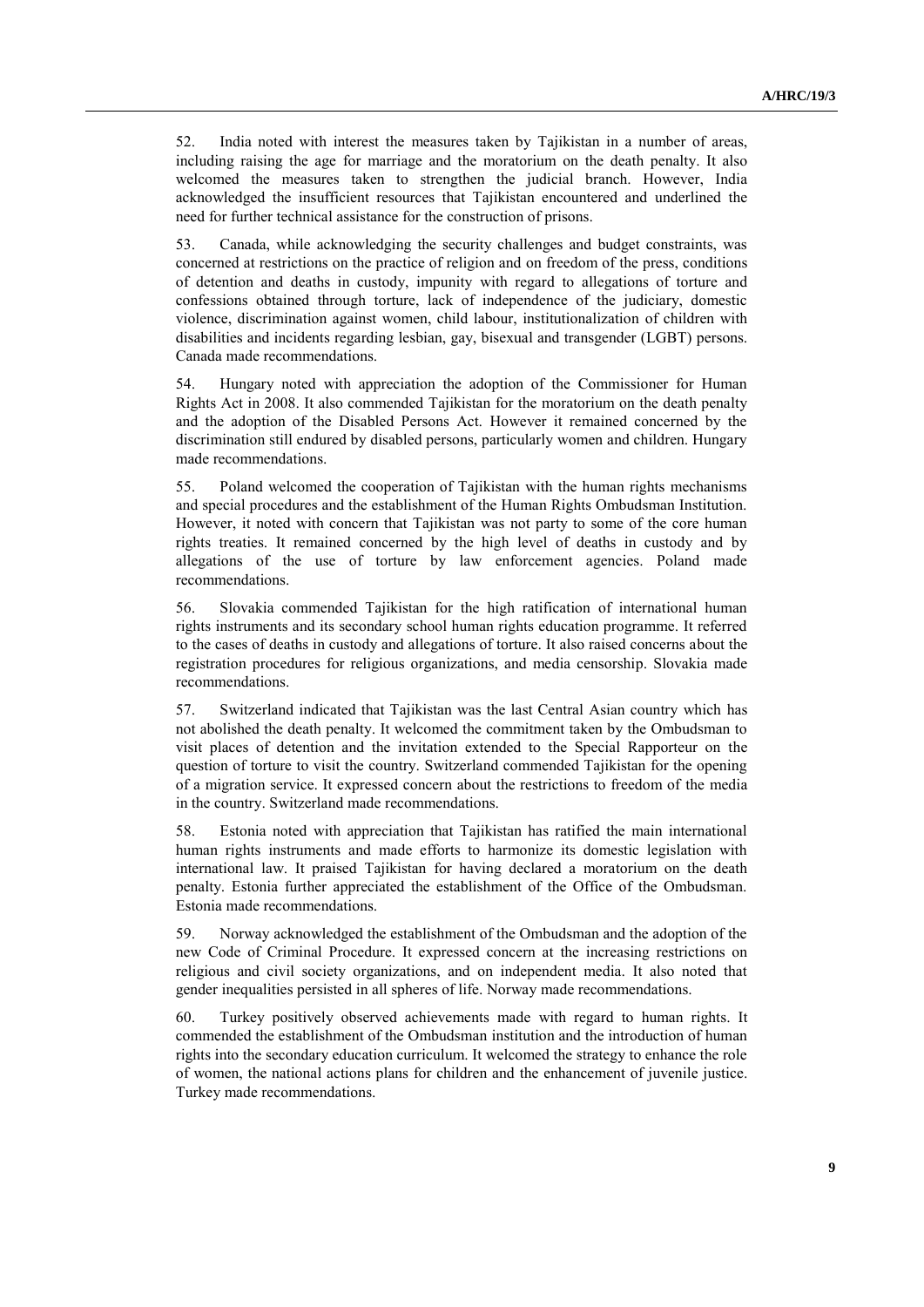61. Australia commended Tajikistan for the establishment of the Ombudsman institution and for the ratification of a number of core human rights treaties. It called on Tajikistan to implement commitments under those treaties at domestic level. It welcomed the draft law on domestic violence but remained concerned about reports of violence against women, forced marriages, child labour and trafficking. Other concerns related to the lack of a definition of torture and the persistence of the death penalty in domestic law. Australia made recommendations.

62. Germany enquired what steps had been taken to recognize the right to conscientious objection to compulsory military service, improve the conditions of enrolment and provide an alternative civil service. It noted that the national provision prohibiting unregistered religious activities was incompatible with international standards, observing that the registration requirements prescribed by the Law on Freedom of Conscience and Religious Associations were too extensive. Germany made recommendations.

63. Slovenia asked whether the Tajik Government intended to ratify the Second Optional Protocol to ICCPR and abolish the death penalty. After expressing concerns about, inter alia, patriarchal traditions, domestic violence and the role of women, Slovenia enquired whether further measures would be taken to combat prejudices against women. Slovenia welcomed the prohibition of hiring children for cotton harvesting, but enquired as to whether Tajikistan prohibited other forms of child labour. Slovenia made recommendations.

64. Japan commended Tajikistan for its ratification status in relation to human rights treaties. It expressed concern about allegations of torture and stressed the need for awareness raising, capacity building and improvement of the legislation in this area. It noted that despite policy developments, the gender gap still persisted. Japan made recommendations.

65. Brazil acknowledged Tajikistan's efforts to reduce poverty, but noted that there was a lack of funding for education, health care and social welfare. It welcomed the moratorium on the death penalty. While positively noting the free public secondary education, it observed a decline in the enrolment of girls in schools. Brazil recognized the steps taken in the field of gender equality but observed that patriarchal traditions and stereotypes were a structural source of discrimination. Brazil made recommendations.

66. Bangladesh welcomed the cooperation of Tajikistan with the Human Rights Council mechanisms and its efforts to combat trafficking in persons. It also commended the Government for the establishment of the Human Rights Ombudsman institution and took note of the programmes and initiatives to ensure the increased participation and equal treatment of women. It indicated that further progress needed to be made in economic areas. Bangladesh made recommendations.

67. The United States of America commended Tajikistan for its ratification status and efforts to prevent torture. It expressed concern regarding the Parental Responsibility Law and other provisions on religious freedom. It was concerned about continuing attacks on journalists and the use of lawsuits against them. It made recommendations.

68. Saudi Arabia noted that Tajikistan had acceded to most human rights instruments and submitted periodic reports on their implementation, thereby demonstrating its eagerness to cooperate with the international human rights mechanisms. Saudi Arabia highlighted efforts in the area of education, including steps to improve the quality of primary education. Saudi Arabia made recommendations.

69. Belarus welcomed Tajikistan's commitment to human rights and noted the high number of core human rights treaties ratified by Tajikistan. It acknowledged efforts made by Tajikistan to fight human trafficking. Belarus made recommendations.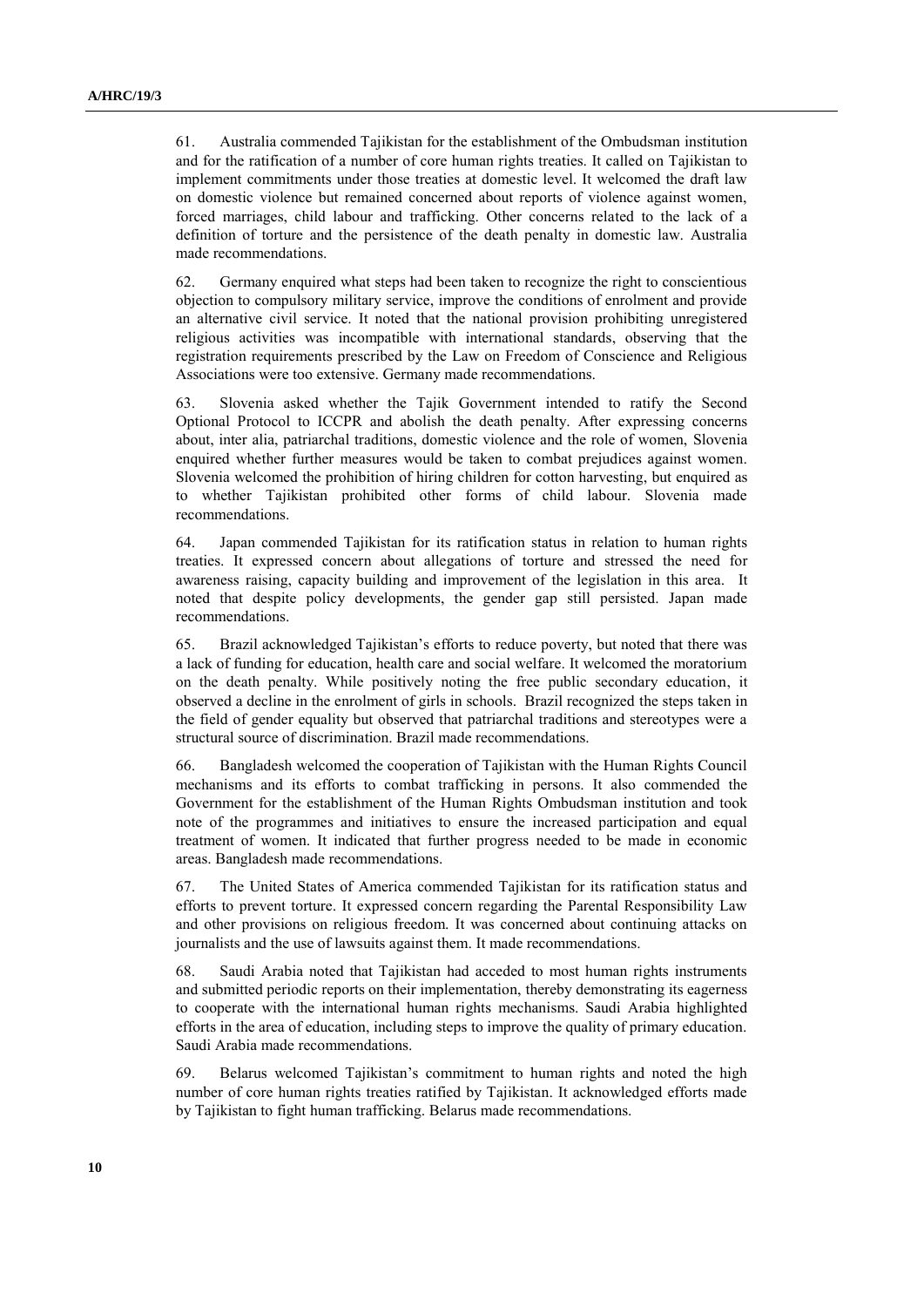70. Spain acknowledged the steps taken by Tajikistan to strengthen its legal human rights framework. It positively recognized Tajikistan's accession to most of the international human rights treaties. Spain made recommendations.

71. Afghanistan acknowledged Tajikistan's achievements, such as the enhancement of the role of women, the adoption of a programme for combating trafficking in persons, the poverty-reduction strategy and calls to reform the State administration. It suggested that Tajikistan, inter alia, adopt measures to alleviate the mass labour migration of the male population and the increase in the number of women-headed households and take stock of the provisions of the UNCT report framing the significance in the decline in the relative poverty rate in 2009, while extreme poverty was alleged to have remained almost unchanged compared to 2007.

72. Sweden noted positively the status of ratifications of core human rights treaties, but requested information on plans to better implement treaty body recommendations. Sweden requested more information on plans to further strengthen the independence of the judiciary. It also sought Tajikistan's view on issues relating to access to sources of information, including the Internet. Sweden made recommendations.

73. Indonesia applauded Tajikistan on its high rate of ratification of human rights instruments, and its efforts to promote ethnic and gender equality. However, it expressed concern that patriarchal traditions and stereotypes fostered discrimination against girls. It noted that the fight against torture remains a challenge. Indonesia appealed for further assistance to Tajikistan by the international community. It made recommendations.

74. Argentina acknowledged Tajikistan's efforts regarding human rights issues, such as the adoption of the National Plan of Action for Children (2003-2010), as well as education about human rights. It encouraged Tajikistan to continue to pay attention to that area. Argentina made recommendations.

75. Austria requested Tajikistan to elaborate on the measures taken to eliminate practices such as the detention of children below the age of 14, the lack of juvenile courts and punitive measures. It also enquired whether additional measures were planned to tackle child labour in agriculture and other informal sectors. Finally, Austria asked what efforts had been undertaken to strengthen freedom of expression and to guarantee the independence of the media. It made recommendations.

76. Uruguay acknowledged Tajikistan's adherence to the Convention on the Rights of the Child and its Optional Protocols, ILO Convention No. 82 and the Convention on the Elimination of All Forms of Discrimination against Women, without reservations. It noted the lack of awareness of women's rights, as well as the re-emergence of patriarchal attitudes and stereotypes in rural areas. It acknowledged the campaigns to protect children from ill-treatment, and the establishment of rehabilitation centres for women and children. It was concerned that such activities were limited to certain regions, that corporal punishment was not prohibited by law and was used to discipline and that child labour was widely used. Uruguay made recommendations.

77. The United Kingdom of Great Britain and Northern Ireland commended Tajikistan for its commitments to human rights, but underlined that progress was needed, particularly regarding the independence of the media and freedom of religion. It also noted that the correctional system needed urgent reform and that the penal reform required more that the construction of new prisons. It remained concerned by the persistence of torture in pretrial detention facilities. It made recommendations.

78. Morocco enquired about Tajikistan's position on the gender approach in development policies and requested more information on the Youth Programme and its implementation. Morocco made recommendations.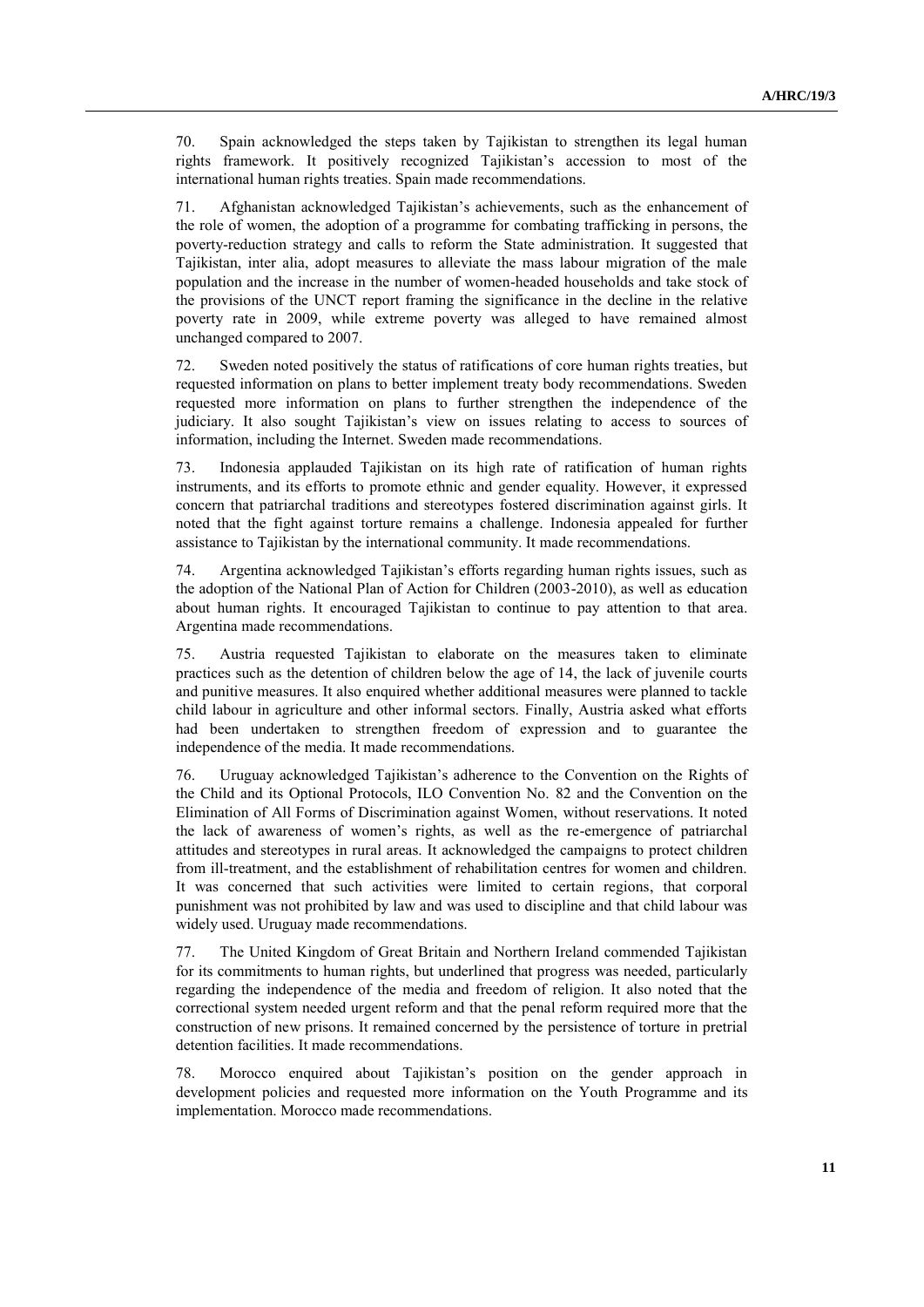79. Romania noted efforts to combat poverty and commended Tajikistan on the ratification of the ICCPR and the law introducing a moratorium on the death penalty. It also noted positively the adoption of laws on women's empowerment and the increasing number of women in public office. However, it pointed to implementation deficiencies reported by treaty bodies and expressed concern about corporal punishment. Romania made recommendations.

80. Malaysia commended Tajikistan for it cooperation with OHCHR and the treaty bodies. It also noted the Government's efforts to enhance the socio-economic development of its people, evidenced by its national poverty-reduction strategies and the strong emphasis on social infrastructure, public health care and education. Malaysia made recommendations.

81. Pakistan was encouraged to note that the Constitution guarantees the rights and freedoms of every person. It noted that poverty poses a major challenge. It acknowledged the steps taken to provide equal opportunities for men and women, and hoped that the State programme for the education, selection and placement of capable women in leadership positions would ensure wider participation of women in the development of society. Pakistan made recommendations.

82. Latvia noted with appreciation Tajikistan's openness and willingness to cooperate with special procedures mandate holders and made a related recommendation.

83. Costa Rica congratulated Tajikistan for the significant reduction in poverty in the last years, the implementation of human rights education and the moratorium on the death penalty. However, it expressed concern that the death penalty provision is still in force, women still faced discrimination, in practice, and at reports of a high incidence of torture and ill treatment. Costa Rica made recommendations.

84. Mexico acknowledged the steps taken by Tajikistan to promote universal access to health and public education, as well as to guarantee food security. In particular, it commended the decision to apply a moratorium on the death penalty and hoped that it would be promptly abolished. Mexico made recommendations.

85. Thailand commended Tajikistan for its cooperation with treaty bodies and the Human Rights Council mechanisms. It also recognised the Government's efforts to protect the rights of vulnerable groups, and appreciated its guarantee of free health-care provision and the promulgation of the HIV/AIDS Act. Thailand called on the international community to assist Tajikistan to promote and protect human rights. It made recommendations.

86. Belgium noted that the judiciary system was not provided with sufficient guarantees of independence. Belgium made recommendations.

87. Italy requested the Tajik delegation to elaborate on the alleged abuses and violations of human rights during the conscription process and when young people were already serving the military. It shared concerns expressed by the Special Rapporteur on freedom of religion or belief. Italy made recommendations.

# **II. Conclusions and/or recommendations**\*\*

88. **The recommendations formulated during the interactive dialogue and listed below have been examined by and enjoy the support of Tajikistan:**

<sup>\*\*</sup> Conclusions and recommendations have not been edited.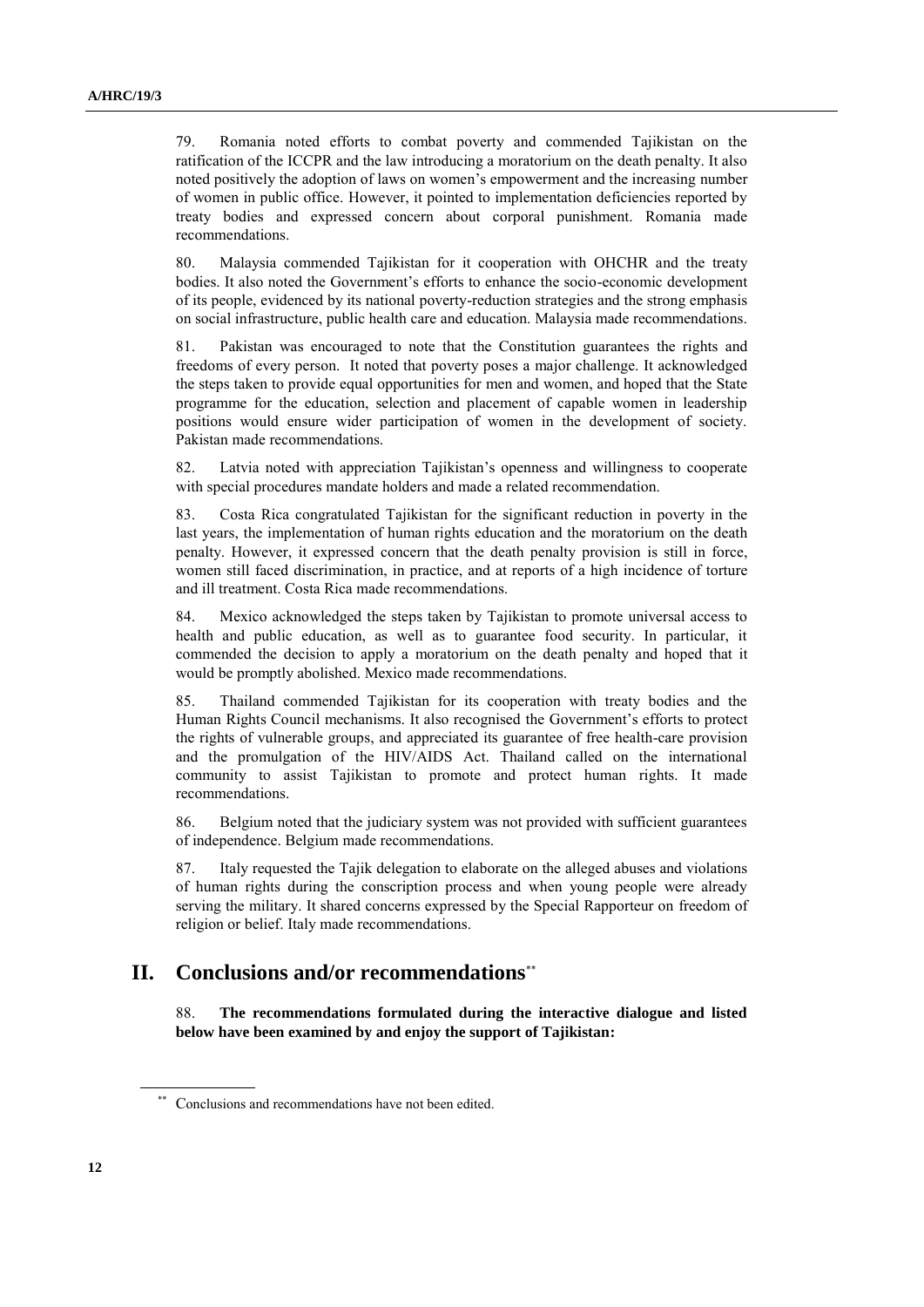88.1. **Consider issuing a standing invitation to Special Procedures (Brazil); Extend a standing invitation to all Special Procedures (Spain); Issue a standing invitation to all special procedures of the United Nations Human Rights Council (Romania); Consider extending a standing invitation to all Special Procedures of the Human Rights Council (Latvia);**

88.2. **Cooperate more closely with United Nations special procedures and treaty bodies in order to shorten the delay in presenting reports and implementing their recommendations (Sweden);**

88.3. **Put in place a National Human Rights Commission (Algeria);**

88.4. **Begin the accreditation process, as the Paris Principles play an important role in the promotion and protection of international human rights standards at the national level (Hungary);**

88.5. **Ensure that the structures and functions of the Human Rights Ombudsman Institution are in accordance with the Paris Principles (Poland ); Ensure that its NHRI accords in full with the Paris Principles (Australia);**

88.6. **Strengthen and improve the capacity and independence of the Ombudsman (Norway);**

88.7. **Take actions aimed at raising the level of the Ombudsman's Office to that of a National Human Rights Institution in line with the Paris Principles, in order to guarantee its autonomy when discharging its functions (Spain);**

88.8. **Continue with its commendable efforts to promote and protect human rights and freedoms (Sri Lanka);**

88.9. **Engage civil society in the UPR follow-up process (Poland);**

88.10. **Strengthen the protection and promotion of women's rights through appropriate legislative and policy measures and by addressing discriminatory social and cultural attitudes and practices (Norway);**

88.11. **Further expand the educational activities in the field of human rights with the focus on law enforcement, civil service and vulnerable groups (Turkey);**

88.12. **Establish a mechanism to follow up and evaluate the implementation of the mentioned national plan of action for children for the period 2003–2010 (Turkey);**

88.13. **Strengthen efforts to fulfil its obligations under CEDAW and CRC (Australia);**

88.14. **Continue its work for the clarification of all operational aspects of specific laws regarding gender equality and improve the implementation of these measures (Romania);**

88.15. **Take into account gender equality in all areas, in view of providing equal access to decision-making positions within the government as well as to education, justice and land (Switzerland);**

88.16. **Continue strengthening the measures it is taking to promote gender equality and the empowerment of women (Japan);**

88.17. **Further legislative and policy measures aimed at ensuring gender equality and combating violence against women and girls (Brazil);**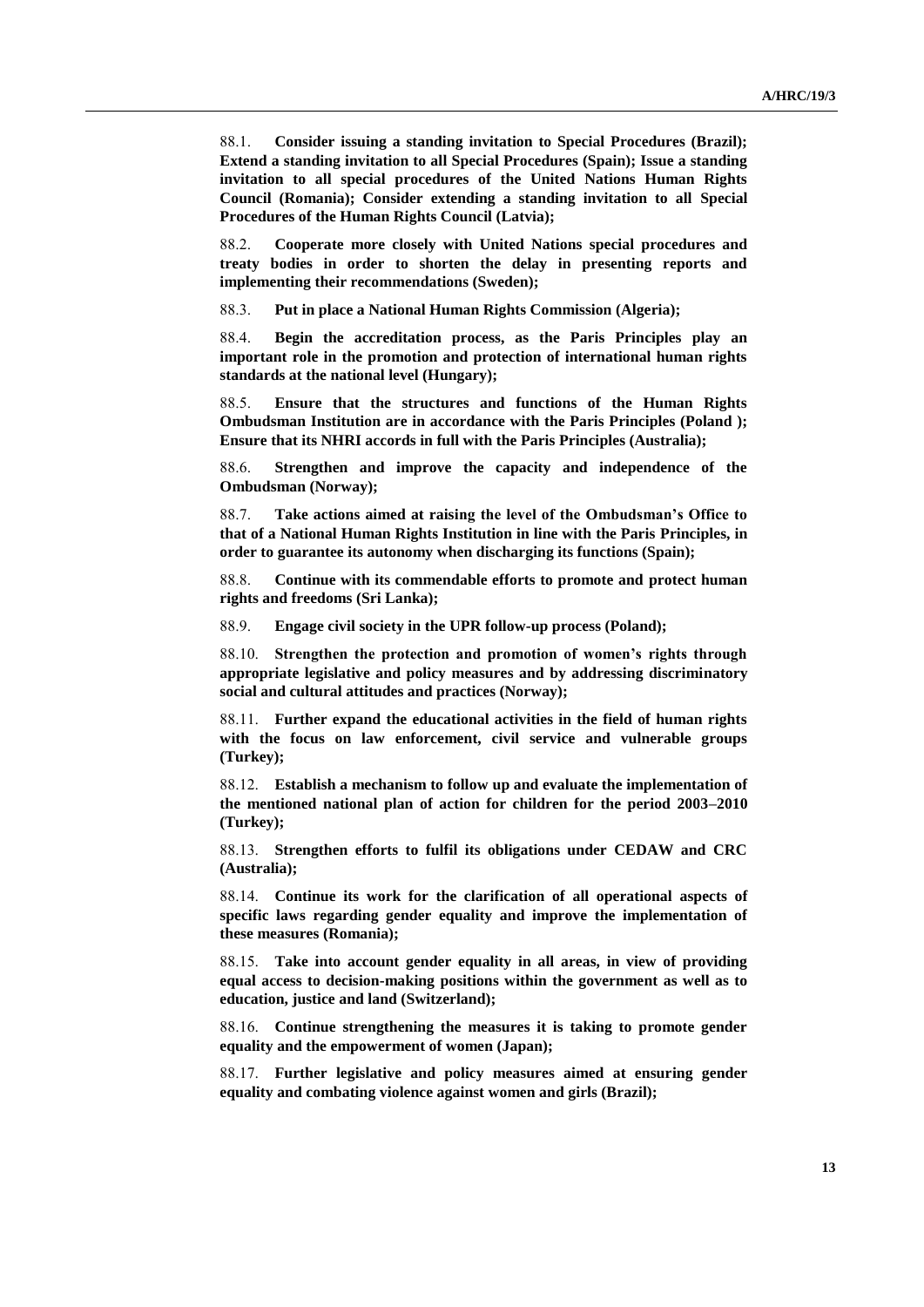88.18. **Implement policies to ensure women's equality with regard to working positions and the home and seek to protect women from all forms of violence (Costa Rica);**

88.19. **Adopt political measures to increase the representation of women in decision-making and high-level posts in the public administration (Spain);**

88.20. **Continue its efforts to raise the level of gender awareness not only among public servants at all levels of the government, but also among community at large (Indonesia);**

88.21. **Carry out national programs to disseminate and create awareness among women in the country, related to all the aspects regulated by CEDAW (Uruguay);**

88.22. **Implement comprehensive measures, in particular in rural areas, to initiate a change with regard to the widely accepted subordination of women and its stereotypes in the country (Uruguay);**

88.23. **Bring the definition of torture in domestic law into line with the definition in article 1 of CAT (Czech Republic); Incorporate a definition of torture into its domestic law, in line with article 1 of CAT (Australia);**

88.24. **Establish a legal definition of torture in line with article 1 of CAT, and independent mechanisms to investigate and prosecute related cases (Canada);**

88.25. **Strengthen measures to combat and prevent torture and other cruel and degrading treatments (Brazil);**

88.26. **Adopt and implement efficient measures to prevent torture and other forms of ill-treatment, and ensure prompt and credible investigations into all allegations of torture including deaths in custody (Slovakia);**

88.27. **Continue its efforts in harmonizing its Criminal Code, particularly those articles related to torture, in line with the relevant international human rights instruments (Indonesia);**

88.28. **Take concrete actions to eradicate the use of torture, including through strengthening relevant provisions in national legislation (United Kingdom of Great Britain and Northern Ireland);**

88.29. **Evaluate the possibility of increasing its efforts to prevent, criminalize and eliminate all forms of violence against women, including measures aimed at the promotion of their rights and the elimination of patriarchal and discriminatory stereotypes (Argentina);**

88.30. **Treat violence against women as a criminal offence, and enact the existing draft Bill on Social and Legal Protection against Domestic Violence (Czech Republic);**

88.31. **Enact the draft bill on Social and Legal Protection against Domestic Violence and develop a national plan to prevent and eradicate violence against women (Canada);**

88.32. **Adopt legislative measures to criminalize and prosecute gender violence at public instances, as well as establish shelters for women victims of violence and train staff involved into investigations of those cases (Spain);**

88.33. **Implement the recommendations made by the Special Rapporteur on violence against women in 2008 (Spain);**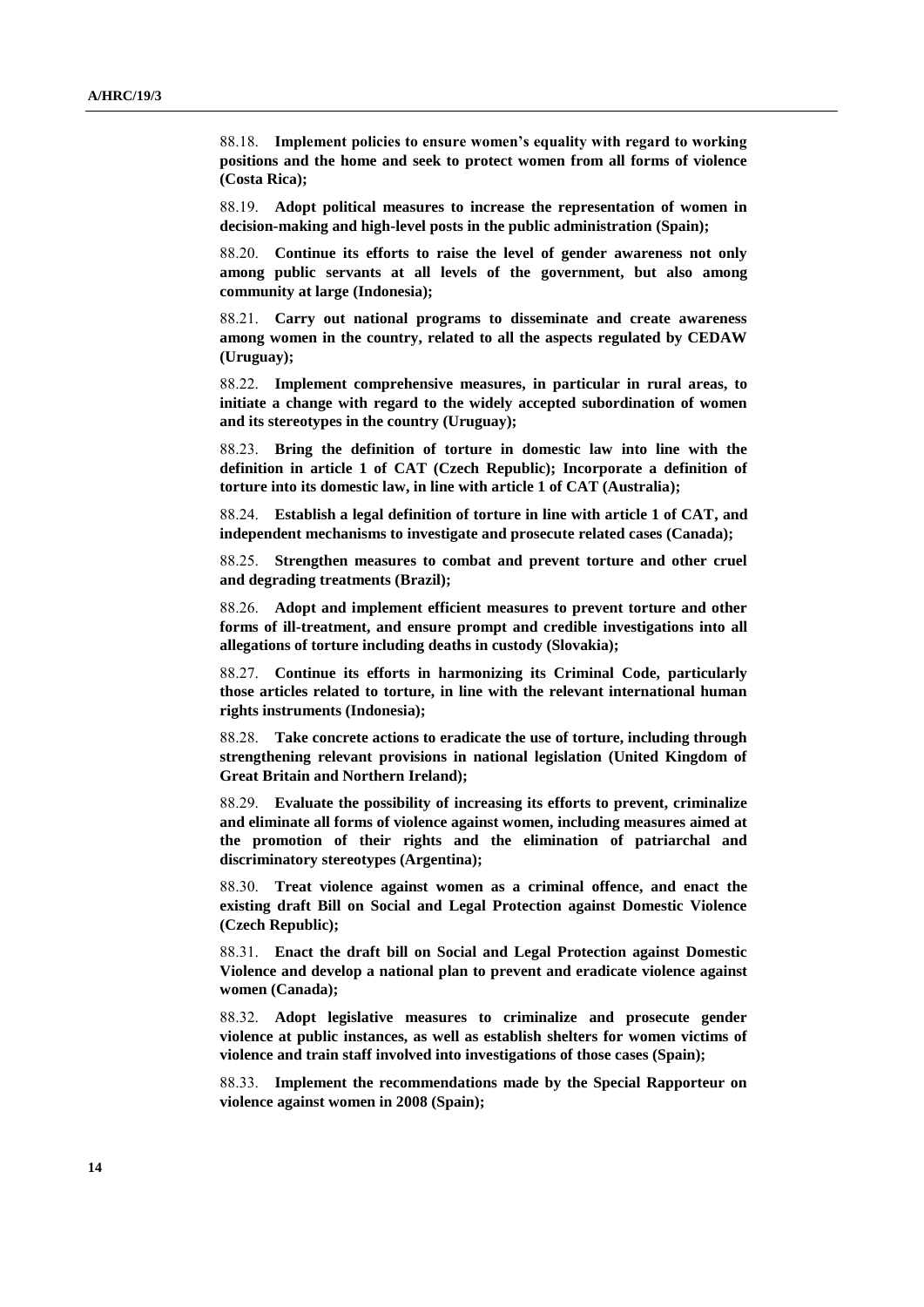88.34. **Enact the legislation as it will help to protect the women of Tajikistan from domestic violence, in line with CEDAW and ICCPR, to which Tajikistan is a signatory (Indonesia);**

88.35. **Adopt and implement efficiently a law against domestic violence (Switzerland);**

88.36. **Intensify measures in comprehensively addressing the problem of human trafficking and violence against women, including by, among others, implementing social, educational and legal safeguards, public awareness campaigns to sensitize the community and to continue building law enforcement capabilities and capacities (Malaysia);**

88.37. **Enforce the Trafficking in Persons Act and intensify international and bilateral cooperation in order to further curb trafficking (Czech Republic);**

88.38. **Continue the efforts in view of the realization of the 2011–2013 programme on combatting human trafficking (Algeria);**

88.39. **Effectively combat human trafficking and swiftly investigate the whereabouts of kidnapped persons in particular (Turkey);**

88.40. **Continue to increase efforts to prevent and fight trafficking in persons, including by adopting measures necessary for the prosecution and punishment of perpetrators of trafficking in persons, and to ensure the provision of the access to shelter and rehabilitation to victims (Belarus);**

88.41. **Continue to fight against human trafficking with the cooperation of international organizations (Bangladesh);**

88.42. **Continue its ongoing efforts to improve the legal and regulatory framework to prevent, detect and suppress activities connected with trafficking in persons (Pakistan);**

88.43. **Continue its ongoing cooperation with neighbouring countries to combat the illicit drug trade (Pakistan);**

88.44. **Undertake further and concerted efforts, including changes in legislation and administrative procedures, to strengthen the effectiveness and independence of the judiciary (Sweden);**

88.45. **Establish the necessary measures and legislation to reform the judicial system in conformity with international standards on justice, including a juvenile justice system, and, in particular, guarantee the tenure of judges and magistrates (Mexico);**

88.46. **That substantive reform of the penal system is pursued as a priority by the Government (United Kingdom of Great Britain and Northern Ireland);**

88.47. **Take further measures to increase the capacity of penitentiary institutions and better promote the prisoners' rights, among others, the right to food and the right to safe water and sanitation (Morocco);**

88.48. **Ensure prompt, impartial and full investigations into all complaints and all instances of deaths in custody (Czech Republic 4); Ensure impartial investigations into all instances of death in custody (Poland);**

88.49. **Establish an independent complaints mechanism for persons held in custody (Poland);**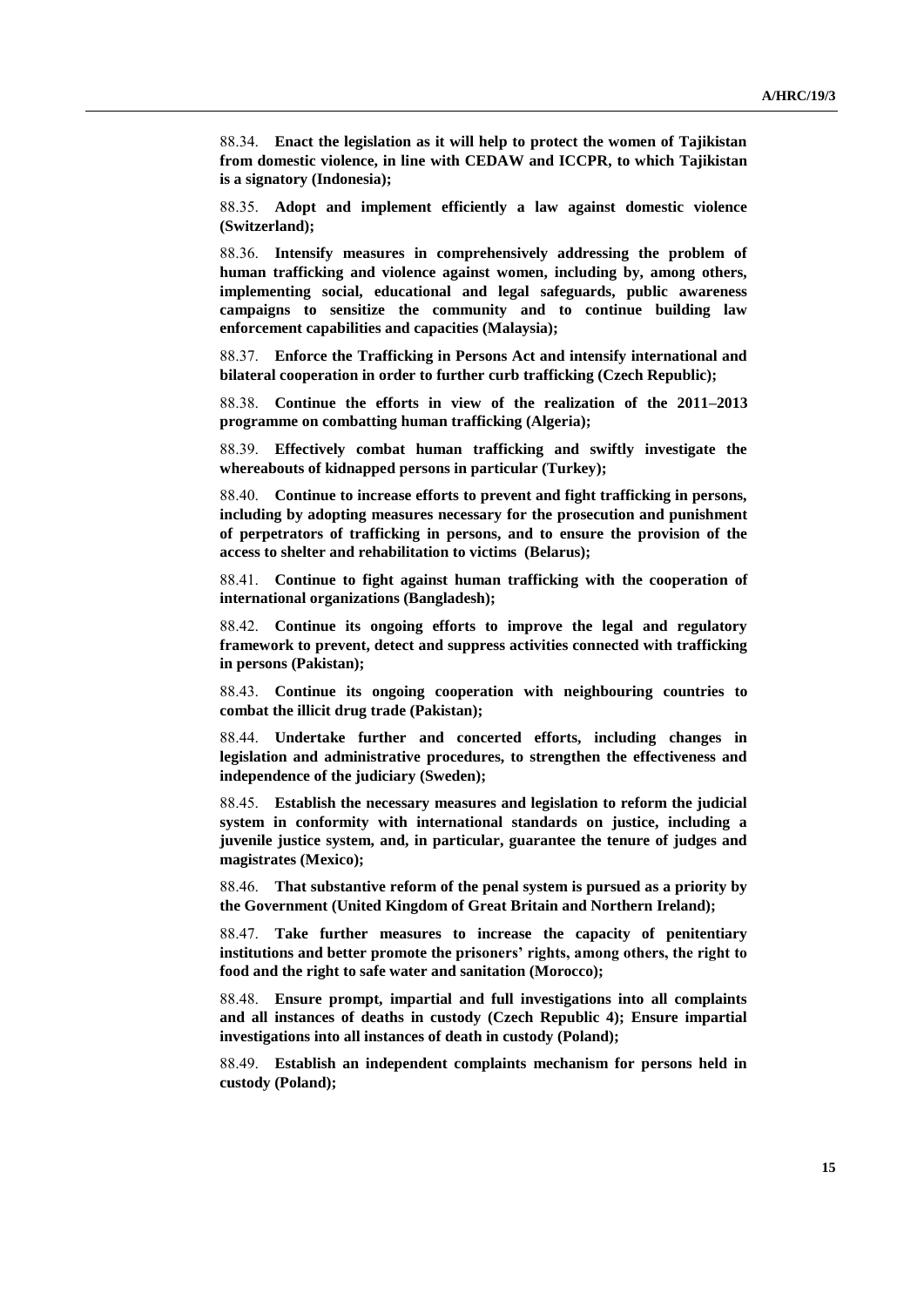88.50. **Ensure that all births are registered and facilitate access to birth registration services including by reducing its cost (Uruguay);**

88.51. **Take all measures in order to protect and encourage the freedom of expression and make the limitations to the freedom of expression to comply with the international obligations (Switzerland);**

88.52. **Guarantee freedom of religion and worship, also by fighting all forms of discrimination against people belonging to religions minorities (Italy);**

88.53. **Ensure that abusive child labour practices are eliminated and promote access to education of these children in a vulnerable situation (Uruguay);**

88.54. **Continue efforts to monitor the cotton harvest in order to prevent forced labour and to take law enforcement efforts against trafficking (USA);**

88.55. **Incorporate in the domestic law the explicit prohibition of child labour; adopt an array of measures to guarantee inclusive education and the nondiscrimination of children with disabilities in the regular education system (Spain);**

88.56. **Continue efforts to expand the right to education, especially in connection with the education of children (Saudi Arabia);**

88.57. **Develop programs allowing girls to stay in the educational system and avoid early drop-outs and the same should be provided for children with disabilities (Costa Rica);**

88.58. **Devote increased attention to spreading a human rights culture through educational institutions and media (Saudi Arabia);**

88.59. **Consolidate efforts of the systematic integration of human rights education and training in the school system with specific and updated programs for the State personal and the security agents (Morocco);**

88.60. **Continue its efforts to fight poverty and ensure sustainable development, and to implement at the maximum extent the national development strategy for 2006-2015 and the national poverty reduction strategy for 2010–2012 (Russian Federation);**

88.61. **Continue the implementation of measures aimed at fighting poverty as well as enhancing the general well-being of its citizens by ensuring their economic and social rights (Belarus);**

88.62. **Strengthen its ongoing measures to eradicate poverty (Pakistan);**

88.63. **Step up efforts to address the unemployment in particular in the rural regions including through special targeted programs to stimulate economic growth and development (Malaysia);**

88.64. **Continue to improve women's socio-economic condition in line with the recent reforms undertaken by the government (Bangladesh);**

88.65. **Accelerate efforts to improve access to adequate, clean and safe drinking water as well as providing sewage services for the population (Malaysia);**

88.66. **Intensify the programs on combatting HIV/AIDS (Algeria);**

88.67. **Increase its efforts in the area of health, education, guarantee the interest and protect rights of women and children, and promote overall social and economic development (China);**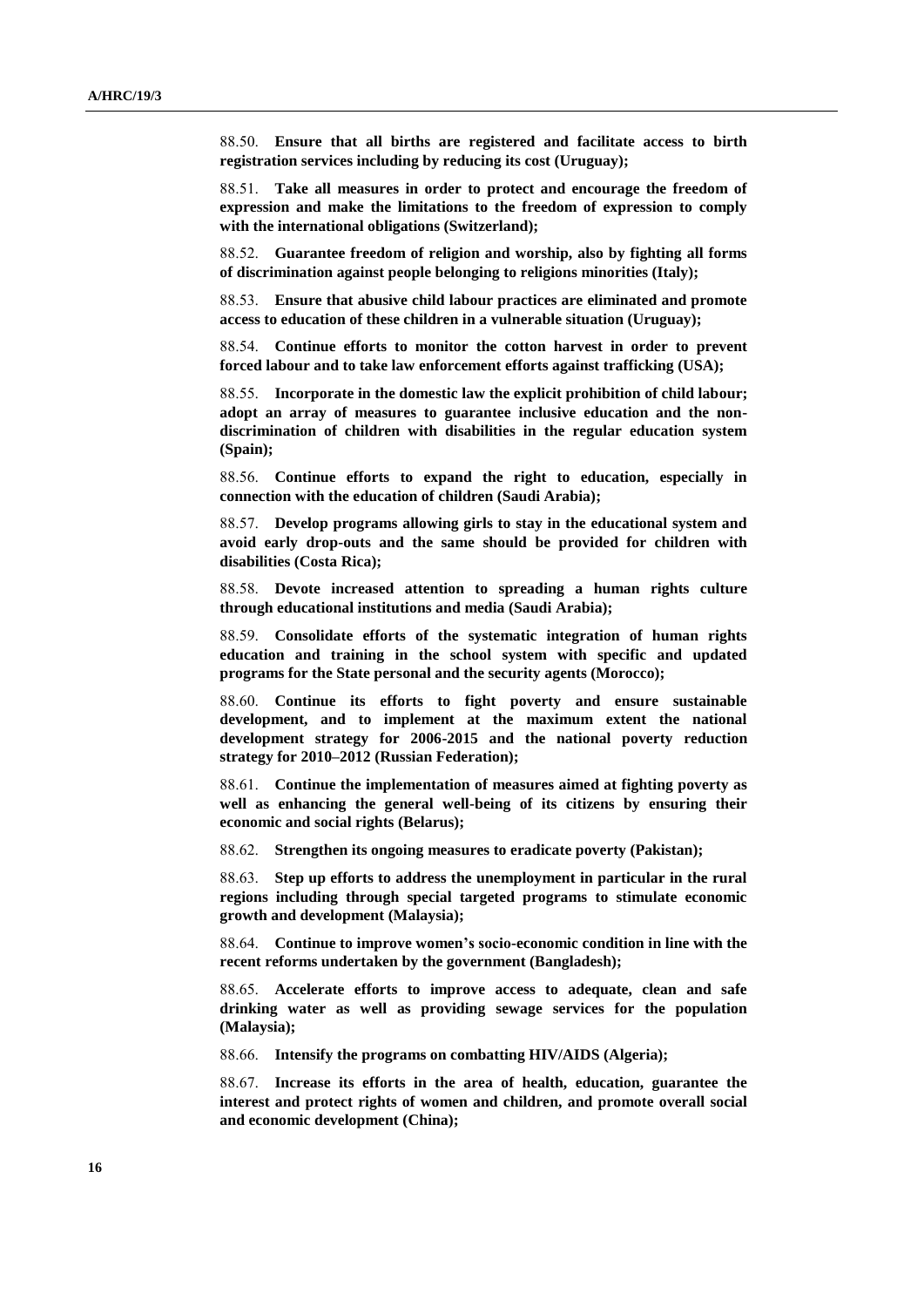88.68. **Promote, through its migration service, the civil, political and social rights of migrant workers (Switzerland);**

88.69. **Improve the system of gathering and analysis of statistics regarding migrants' workers and develop a national strategy for migration in the wider framework of the economic development policies of the country (Switzerland);**

88.70. **Continue to seek assistance from the international community, with the support of the UN Country Team and particularly the OHCHR, in strengthening its human rights policies, including ratification of the remaining key human rights conventions and implementation of the UPR recommendations that Tajikistan will accept (Thailand).**

89. **The following recommendations enjoy the support of Tajikistan, which considers that they are already implemented:**

89.1. **Harmonize domestic legislation in order that statements obtained under torture are not used as evidence in legal proceedings (Mexico);**

89.2. **Envisage an explicit reference to the ban of child's labour in the national law (Morocco);**

89.3. **Consider enacting legal prohibition to the use of corporal punishment (Brazil); Enact legislation to achieve the prohibition of corporal punishment of children in all settings, including in the home and in schools as a matter of priority (Romania);**

89.4. **Adopt legislation to explicitly prohibit all forms of corporal punishment everywhere, launch awareness-raising campaigns on the negative impact of corporal punishment in children; and provide training to teachers, parents, community leaders and penitentiary institutions officers (Uruguay).**

90. **The following recommendations will be examined by Tajikistan which will provide responses in due time, but no later than the nineteenth session of the Human Rights Council in March 2012. The responses will be included in the outcome report adopted by the Human Rights Council at the same session:**

90.1. **Ratify the Optional Protocol to the CAT and the Optional Protocol to CEDAW (Czech Republic); Consider ratifying the Optional Protocol to the CEDAW as well as the Optional Protocol to the CAT (Poland);**

90.2. **Ratify the Optional Protocol to the CAT and establish an independent national preventive mechanism (France);**

90.3. **Sign and ratify the Optional Protocol to the CAT (Estonia); Consider ratifying the Optional Protocol to the CAT in the near future (United Kingdom of Great Britain and Northern Ireland);**

90.4. **Ratify the Optional Protocol to the CAT and put in place a national preventative mechanism within the framework of the criteria and guarantees undertaken by this instrument (Switzerland);**

90.5. **Ratify OP-CAT; enact and implement laws and administrative measures to combat torture and make a declaration recognizing CAT's competence to receive communications (Costa Rica );**

90.6. **Ratify the Convention on the Rights of Persons with Disabilities (Algeria); Ratify the Convention on the Rights of the Persons with Disabilities in order to further promote and protect the rights of persons with disabilities (Thailand);**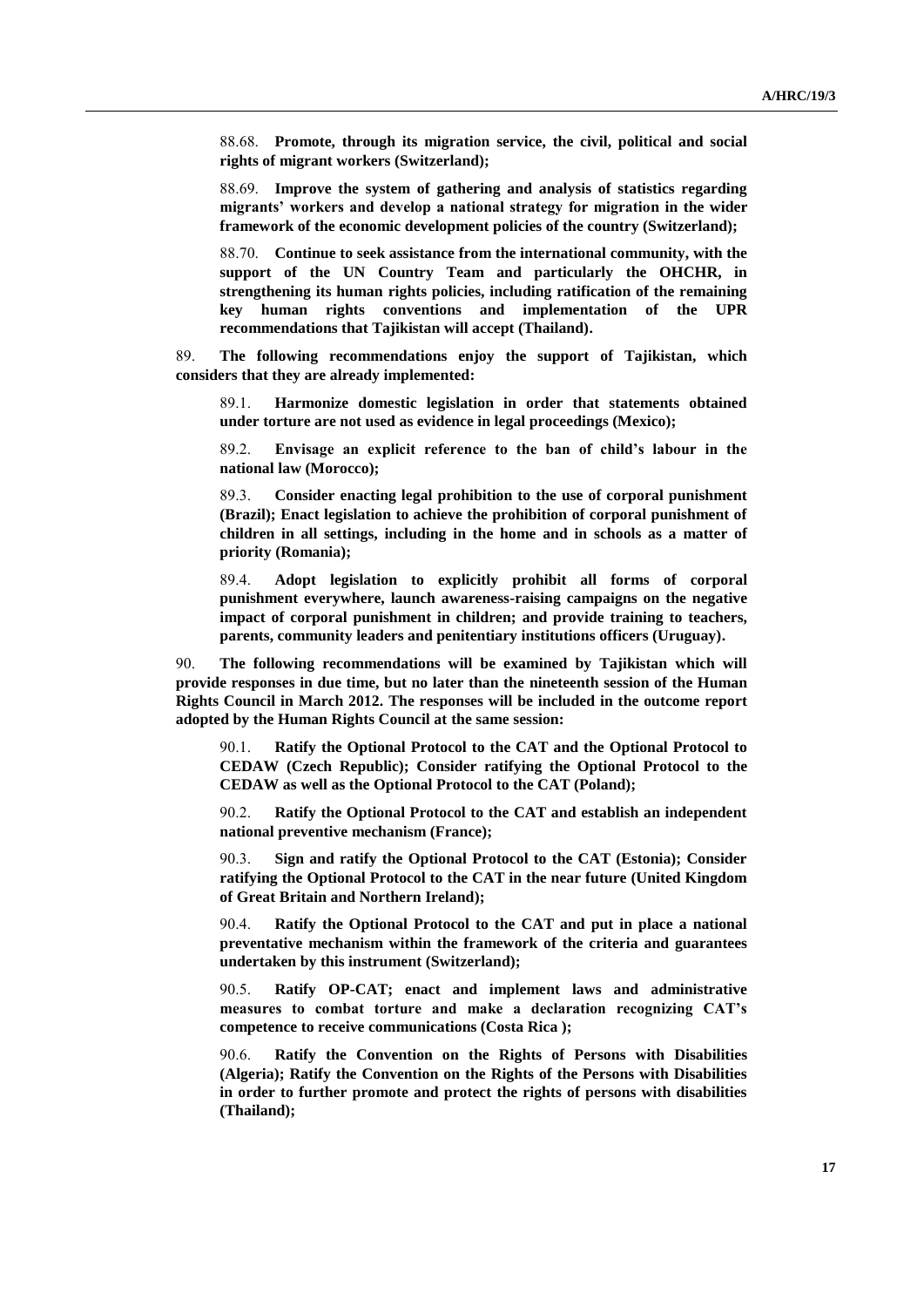90.7. **Ratify the Convention on the Rights of Persons with Disabilities and its Optional Protocol (Hungary);**

90.8. **Consider acceding to the OP-CEDAW, OP-CAT and the CRPD (Brazil);**

90.9. **Sign and ratify CRPD and CED (Spain);**

90.10. **Ratify the Second Optional Protocol to ICCPR, aiming at the abolition of death penalty (Czech Republic) (Switzerland); Ratify the Second Optional Protocol to the ICCPR (Hungary); Ratify the Second Optional Protocol to ICCPR as soon as possible (Belgium) (France);**

90.11. **Ratify without reservations the Optional Protocol to the CEDAW and the Convention on the Rights of Persons with Disabilities and the Optional Protocol thereto (Austria);**

90.12. **Consider the possibility of ratifying CRPD and its Optional Protocol, CED, OP-CESCR, OP-CAT and OP-ICCPR (Argentina);**

90.13. **Ratify the 1954 and 1961 Statelessness Conventions (Germany); Ratify the 1954 Convention relating to the Status of Stateless Persons and the 1961 Convention on the Reduction of Statelessness (Slovakia);**

90.14. **Positively consider adhering to the Convention related to the Status of Stateless Persons of 1954 and other instruments related to Stateless Persons (Mexico);**

90.15. **Ratify remaining core human rights instruments (Slovenia);**

90.16. **Become a party to the major international human rights instruments to which it has not yet acceded, such as the International Convention for the Protection of All Persons from Enforced Disappearance, as well as issue a standing invitation to special procedures mandate holders (Japan);**

90.17. **Ratify OP-CAT and CED and extend a standing invitation to all HRC Special Procedures (Uruguay);**

90.18. **Adopt a new set of criteria for defining disability in accordance with international standards and ensure a higher level of awareness of the population in order to overcome stigmatization (Hungary);**

90.19. **Put in place mechanisms aimed at definitely abolishing the death penalty, as a consequence of the moratorium in force since 2004 (Spain);**

90.20. **Consider the abolishment of the death penalty (Italy);**

90.21. **Complete its consideration of the abolition of the death penalty and move to abolition (United Kingdom of Great Britain and Northern Ireland);**

90.22. **Take all necessary measures to abolish the death penalty, including by ratifying the Second Optional Protocol to ICCPR (Australia);**

90.23. **Take further steps in order to fully abolish the death penalty and modify the Criminal Code so no crime can be punished by the capital punishment (Hungary);**

90.24. **Proceed to all necessary legal and constitutional amendments in order to totally abolish the death penalty (Switzerland);**

90.25. **Fully abolish the death penalty (Estonia);**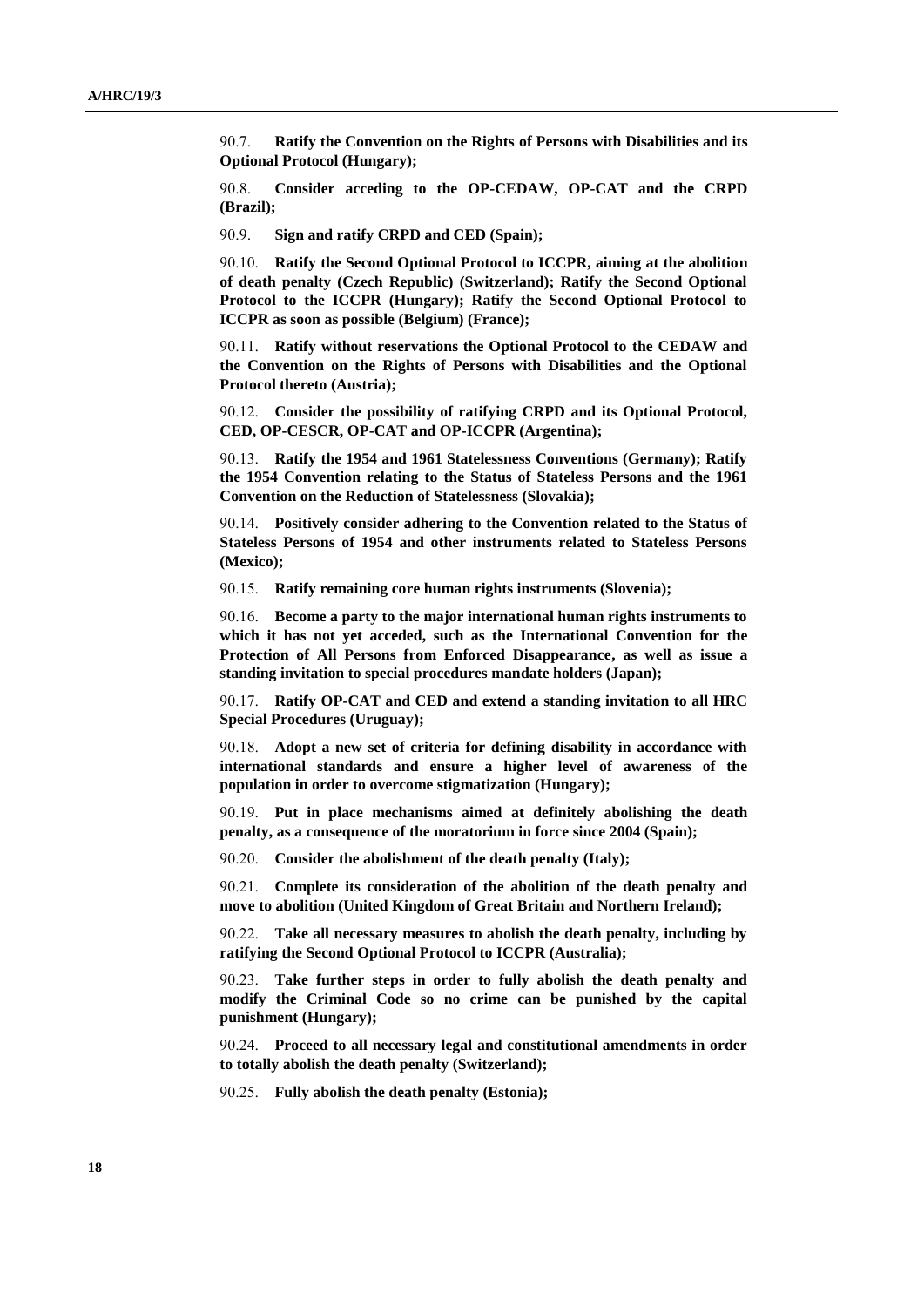90.26. **Abolish the death penalty and consider ratifying the Second Optional Protocol to ICCPR (Romania 1);**

90.27. **Continue its efforts aimed at abolishing the use of the death penalty and continue with the application of the moratorium declared in 2004 (Argentina);**

90.28. **Prohibit corporal punishment of children in all settings and guarantee children's rights to adequate standard of living with special attention to orphans, providing them with access to safe drinking water and education (Slovenia);**

90.29. **Place the Council of Justice as a full independent body outside of the control of the executive (Belgium);**

90.30. **Amend the Criminal Procedural Code to the effect that detention records have to record the identity of the officers involved in detaining a person, in line with Principle 12 of the Body of Principles for the Protection of All Persons under Any Form of Detention or Imprisonment (Czech Republic);**

90.31. **Implement the UN Rules for the Treatment of Women Prisoners and Non-Custodial Measures for Women Offenders, otherwise known as the "Bangkok Rules" and seek appropriate assistance in its implementation from relevant UN agencies in order to further improve treatment of female offenders (Thailand);**

90.32. **Ensure that administrative detention is subject to the same right to challenge the lawfulness of detention as other forms of detention (Canada);**

90.33. **Open prisons and detention centres, including temporary and pretrial facilities, to national and international monitoring including from the ICRC (Canada);**

90.34. **Establish regular medical examinations of persons deprived of their liberty, set up an independent complaint mechanism for torture allegations and grant the ICRC full access to closed institutions and ensure that cases of torture will be systematically investigated and perpetrators held accountable (Austria);**

90.35. **Ensure detainees have prompt access to a lawyer, doctor and family members from the time that they are taken into custody, and consider the establishment of an independent health service to conduct examinations of detainees upon arrest and release (Turkey);**

90.36. **Conduct independent, impartial and transparent investigations into all human rights allegations, such as those raised by the Human Rights Committee and Special Rapporteur mandate holders, with a view towards ensuring against impunity (Thailand);**

90.37. **Introduce a separate system of juvenile justice, with particular emphasis on rehabilitation and reintegration activities, stop the application of isolation measures on juveniles and ensure that the minimum age of fourteen for criminal liability in domestic and international law is respected without exceptions (Austria );**

90.38. **Take all necessary measures to guarantee freedom of the press, in particular by repealing the criminalization of defamation so it is only covered by civil law, and introduce simplified and more transparent procedures for obtaining broadcasting licenses (France);**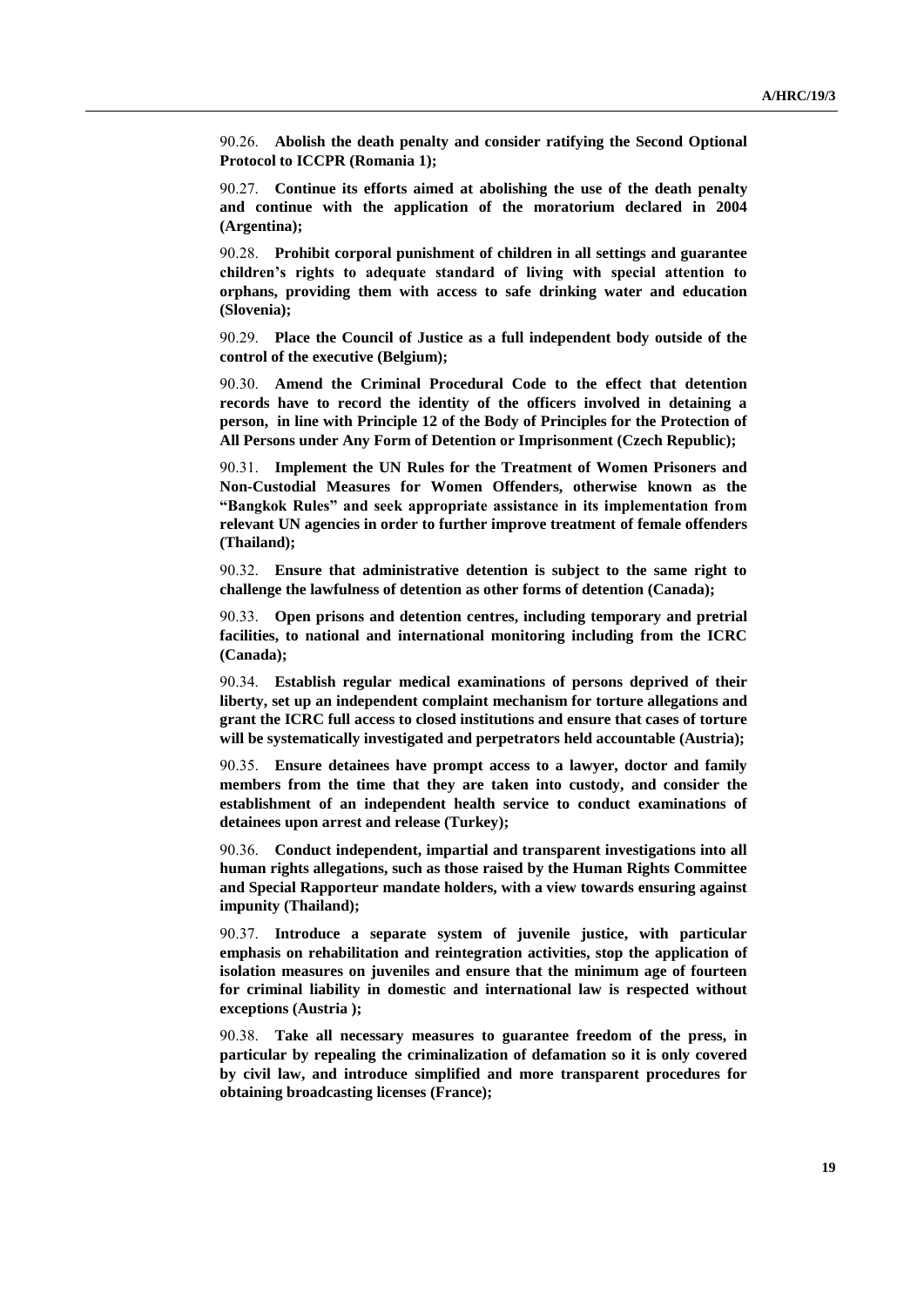90.39. **Counter the trend of repressing free speech, including restrictions on media outlets, and take concrete steps to meet its obligations to create an environment that fosters freedom of expression (Norway);**

90.40. **Consider changes in legislation and administrative procedures with the view to facilitate the establishment of independent media (Sweden);**

90.41. **Abolish the criminal provisions on defamation (Canada); Abolish criminal provisions on defamation and insult (Australia);**

90.42. **Revise provisions for slander and insult in the Criminal Code so that the provisions are not used to unduly restrict journalistic activity and considerably shorten the time span given to Government institutions for imparting information to the public (Austria);**

90.43. **Bring the Law on freedom of conscience and religious organizations in compliance with international norms, promote religious tolerance and remove restrictions imposed on religious education, activities of religious organizations and religious dressing (Canada);**

90.44. **Harmonize its domestic legal framework concerning freedom of religion and belief with its international obligations (Slovakia);**

90.45. **Repeal laws that negatively impact religious freedom, such as those that limit the right of women and minors to participate in religious activities, ban some minority religious groups and penalize unauthorized religious activity (United States);**

90.46. **Take steps to ensure that recent amendments to the Criminal Code of 2011 are in compliance with international obligations regarding freedom of assembly and freedom of conscience (Norway);**

90.47. **Ensure that religious and civil society organizations can operate without restrictions in accordance with its international obligations (Norway);**

90.48. **Enact legislation to prohibit, prevent and sanction child labour in all service sectors (Canada)**;

90.49. **Eliminate child labour through sanctioning violations of the minimum age standards and strengthening the labour inspectorate (Austria);**

90.50. **Redouble its efforts in the area of poverty eradication and income disparity, including by allocating adequate human and financial resources and providing support and material assistance to the marginalized and disadvantage groups in the country (Malaysia).**

91. **The recommendations below did not enjoy the support of Tajikistan:**

91.1. **Revise its Law on the Responsibility of Parents for the Upbringing and Education of Children of 2 August 2011, which contains provisions highly endangering the freedom of religion and the aims of the CRC (Germany);**

91.2. **Take additional steps to improve freedom of expression, including dropping remaining charges against Mr. Usmonov, and to resolve without harm to them the cases of journalists, such as Makhmadyusuf Ismoilov (United States);**

91.3. **Remove the ban on wearing the hijab in schools and universities, and the prohibition on teachers under the age of 50 wearing beards (United States);**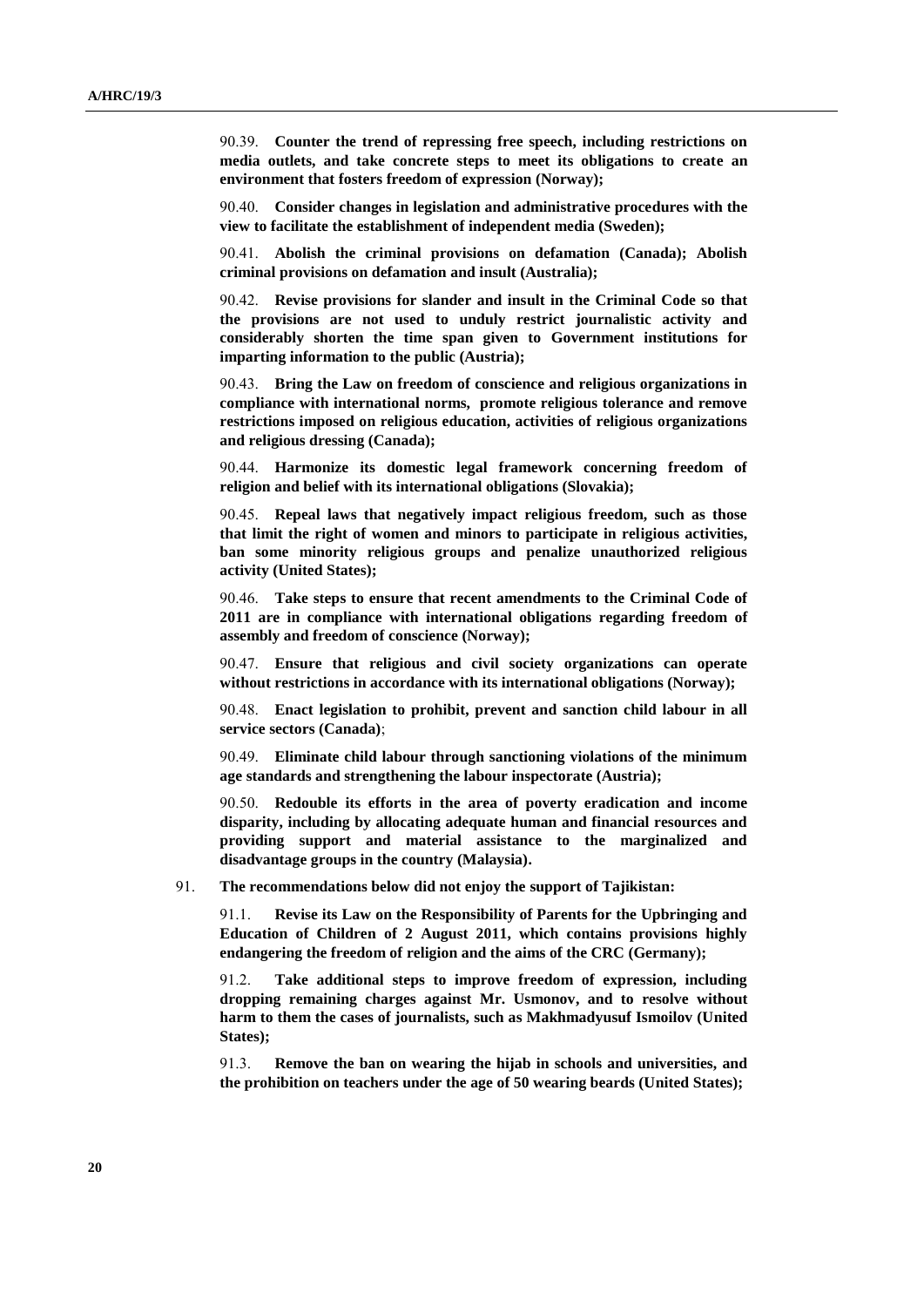91.4. **Rescind the 2006 Council of Ulemo fatwa against women attending mosques (United States).**

92. **Tajikistan offered the following comments:**

92.1. **Regarding the recommendation No. 91.1, the Law on the Responsibility of Parents for the Upbringing and Education of Children is in line with Tajikistan's international obligations; it expresses the will of the people of Tajikistan and is aimed at protecting the interests of children;**

92.2. **Regarding recommendation No. 91.2, individual human rights violations are not the subject of the universal periodic review process;**

92.3. **Regarding recommendation No. 91.3, no such bans are imposed in Tajikistan;**

92.4. **Regarding recommendation No. 91.4, Tajikistan is a secular country and does not intervene in the decisions of religious institutions.**

93. **All conclusions and recommendations contained in the present report reflect the position of the submitting States and the State under review. They should not be construed as endorsed by the Working Group as a whole.**